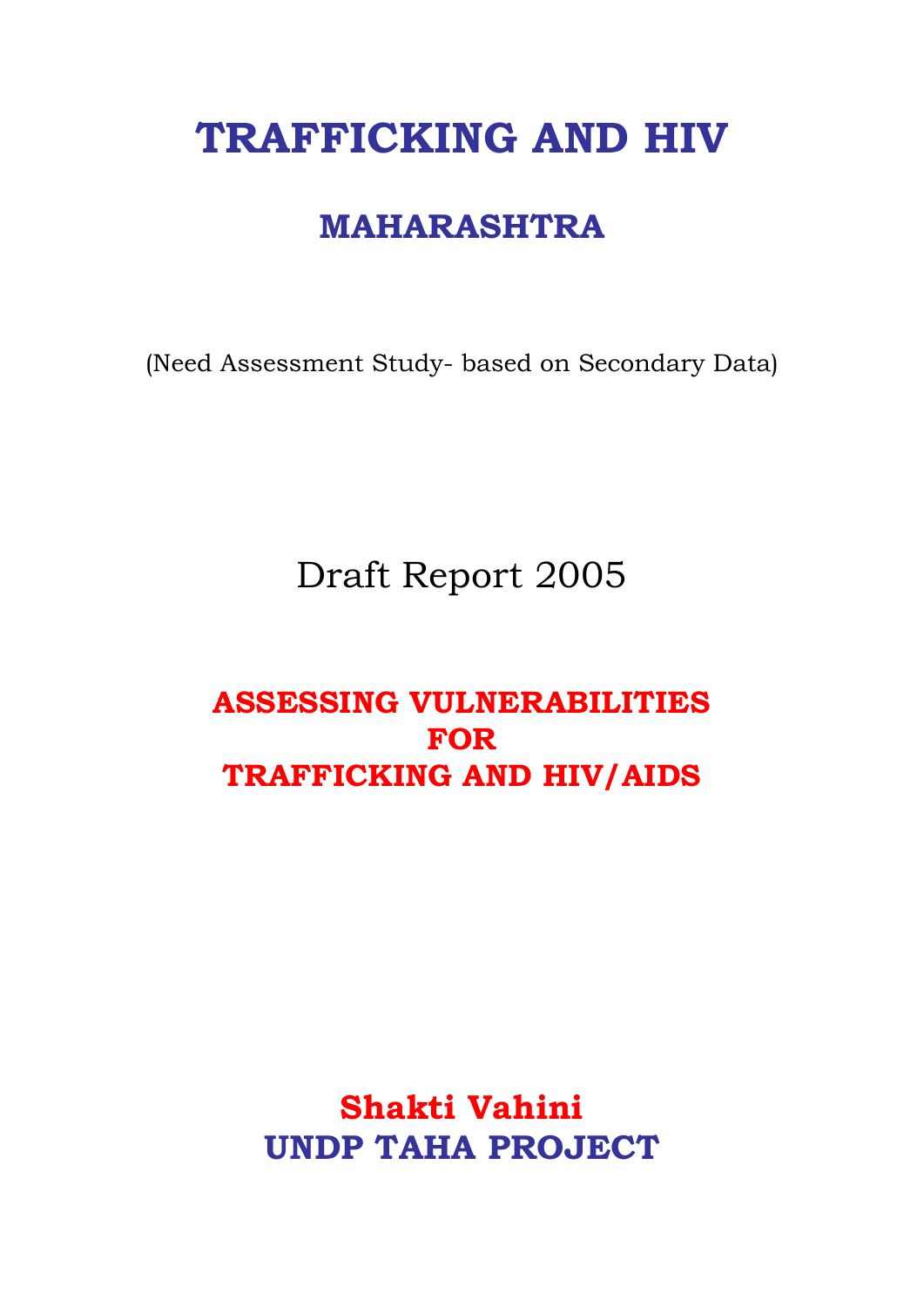|        | Principle Demographic Indicators 2001 |                    |                   |        |  |  |  |  |  |  |
|--------|---------------------------------------|--------------------|-------------------|--------|--|--|--|--|--|--|
| Sr.no. | Indicator                             | Gender             | <b>Maharastra</b> | India  |  |  |  |  |  |  |
| 1.     | Population (2001) Million             |                    | 96.75             | 1027   |  |  |  |  |  |  |
|        |                                       | Male               | 50.33             | 531    |  |  |  |  |  |  |
|        |                                       | Female             | 46.42             | 496    |  |  |  |  |  |  |
| 2.     | Decadal Growth Population %           |                    | 22.57             | 21.34  |  |  |  |  |  |  |
| 3.     | Children 0-6 year (million)           |                    | 13.19             | 158    |  |  |  |  |  |  |
|        |                                       | Male               | 6.88              | 82     |  |  |  |  |  |  |
|        |                                       | Female             | 6.31              | 76     |  |  |  |  |  |  |
| 4.     | Sex ratio -2001                       |                    | 922               | 933    |  |  |  |  |  |  |
| 5.     | Child Sex ratio-2001                  |                    | 917               | 927    |  |  |  |  |  |  |
| 6.     | Crude Birth rate 1998-99              |                    | 21.1              | 26.1   |  |  |  |  |  |  |
| 7.     | Crude death rate 1998099              |                    | 7.5               | 8.7    |  |  |  |  |  |  |
|        |                                       | Male               | 8.2               | 9      |  |  |  |  |  |  |
|        |                                       | Female             | 6.7               | 8.3    |  |  |  |  |  |  |
| 8.     | IMR (per $1000$ live birth) 1999      |                    | 48                | 70     |  |  |  |  |  |  |
|        |                                       | Male               | 48                | 70     |  |  |  |  |  |  |
|        |                                       | Female             | 49                | 71     |  |  |  |  |  |  |
| 9.     | Life Expectancy - 2001                | Male               | 65                | 62     |  |  |  |  |  |  |
|        |                                       | Female             | 68                | 65     |  |  |  |  |  |  |
| 10.    | Literacy Level                        | Total              | 76.9              | 64.8   |  |  |  |  |  |  |
| 11.    | GDM (Gender Development               | (Hirway &          | 0.5596            | 0.4441 |  |  |  |  |  |  |
|        | Measures) Based on 30 variables       | Mahadevia)<br>1996 |                   |        |  |  |  |  |  |  |

Source: Maharastra HDR 2002.

#### **Introduction:**

Maharashtra is one of the most developed states in India, with a total population of more than 96 million, which is 9.4 per cent of India's population. This makes Maharashtra the second most populated state after Uttar Pradesh among 28 major States. Of these, 11.09% are Scheduled Caste and 9.27% are Scheduled Tribe population. The female population in state stands at 46.42 million.

Maharashtra has consistently done well for itself in terms of economic growth. Economically, the importance of this state has been undisputable with the economic capital of India –Mumbai – being its capital. Its State Domestic Product is the second highest among all States despite the poor quality of its arable land, scanty rainfall in the interiors and a skewed spatial distribution of its resource endowments. In industrialisation too it ranks high and is constantly in race for further industrial investment with Gujarat. In terms of per capita income, it is only marginally lower than Punjab. The per capita GDP of Maharashtra was 60% higher than the national average and per capita income was 40% higher than the all India average in year 2001.

#### **Poverty:**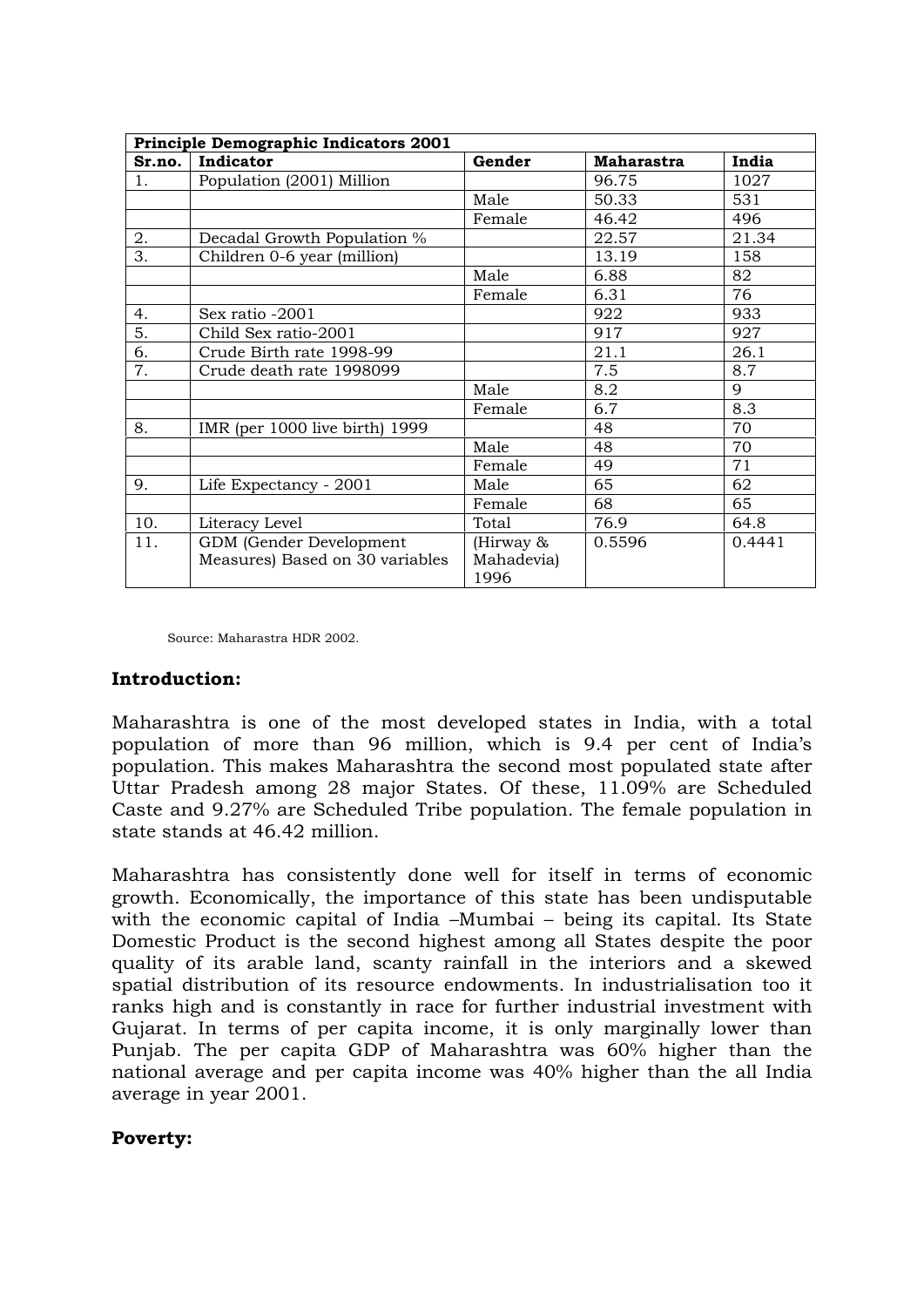A major part of Maharashtra is poor in terms of income. There is a substantial incidence of poverty, statistical estimates for the State as a whole showing a decline in poverty over time but these are not corroborated by estimates of real consumption. Measured by quantities of cereal consumption and calorie intake, the population does not show any marked improvement. A large proportion of the rural and urban population is undernourished. The percentage of families below poverty line was 34.55 (Compare with national) while the Work participation rate was 39.28 percent (Comparison). Women constituted 35.97 of the work force (Comparison), but Child labour figures were also disturbing. According to a report by the Labour Ministry, 764,075 children were part of the workforce in 2001.

|                  | <b>TABLE 3 - Poverty and Economic Growth</b> |                                                   |                                        |        |                                                        |  |  |  |  |
|------------------|----------------------------------------------|---------------------------------------------------|----------------------------------------|--------|--------------------------------------------------------|--|--|--|--|
| Sr.<br><b>No</b> | <b>District</b>                              | % of families<br>below<br>poverty line<br>1997-98 | <b>Gender Ratio of</b><br>workers 2001 |        | <b>Workers</b><br>participation<br>rate Census<br>1991 |  |  |  |  |
|                  |                                              |                                                   | <b>Male</b>                            | Female | <b>Total</b>                                           |  |  |  |  |
| $\mathbf{1}$     | Mumbai (includes<br>Mumbai suburban)         | N.A                                               | 83.52                                  | 16.48  | 34.60                                                  |  |  |  |  |
| $\overline{2}$   | Thane                                        | 52.10                                             | 76.04                                  | 23.96  | 37.37                                                  |  |  |  |  |
| $\overline{3}$   | Raigad                                       | 28.67                                             | 63.07                                  | 36.93  | 39.46                                                  |  |  |  |  |
| $\overline{4}$   | Ratnagiri                                    | 36.70                                             | 51.98                                  | 48.02  | 37.29                                                  |  |  |  |  |
| $\overline{5}$   | Sindhudurg                                   | 37.26                                             | 55.04                                  | 44.96  | 38.27                                                  |  |  |  |  |
| $\overline{6}$   | Nashik                                       | 39.23                                             | 61.43                                  | 38.57  | 41.13                                                  |  |  |  |  |
| $\overline{7}$   | Dhule                                        | 50.44                                             | 60.18                                  | 39.82  | 39.63                                                  |  |  |  |  |
| $\overline{8}$   | Nandurbar                                    | 75.43                                             | 56.15                                  | 43.85  |                                                        |  |  |  |  |
| 9                | Jalgaon                                      | 38.33                                             | 61.09                                  | 38.91  | 40.15                                                  |  |  |  |  |
| 10               | Ahmednagar                                   | 25.04                                             | 57.68                                  | 42.32  | 42.47                                                  |  |  |  |  |
| 11               | Pune                                         | 19.53                                             | 67.20                                  | 32.80  | 37.08                                                  |  |  |  |  |
| $\overline{12}$  | Satara                                       | 16.23                                             | 56.80                                  | 43.20  | 36.57                                                  |  |  |  |  |
| 13               | Sangli                                       | 14.16                                             | 59.58                                  | 40.42  | 36.87                                                  |  |  |  |  |
| 14               | Solapur                                      | 26.91                                             | 59.65                                  | 40.35  | 38.64                                                  |  |  |  |  |
| 15               | Kolhapur                                     | 17.16                                             | 60.46                                  | 39.54  | 39.13                                                  |  |  |  |  |
| 16               | Aurangabad                                   | 26.01                                             | 62.02                                  | 37.98  | 40.04                                                  |  |  |  |  |
| 17               | Jalna                                        | 27.17                                             | 56.59                                  | 43.41  | 43.96                                                  |  |  |  |  |
| 18               | Parbhani                                     | 30.83                                             | 58.20                                  | 41.80  | 42.05                                                  |  |  |  |  |
| 19               | Hingoli                                      |                                                   | 55.31                                  | 44.69  |                                                        |  |  |  |  |
| 20               | <b>Beed</b>                                  | 25.84                                             | 55.99                                  | 44.01  | 41.63                                                  |  |  |  |  |
| 21               | Nanded                                       | 29.30                                             | 58.59                                  | 41.41  | 39.76                                                  |  |  |  |  |
| 22               | Osmanabad                                    | 21.57                                             | 58.52                                  | 41.48  | 41.48                                                  |  |  |  |  |
| 23               | Latur                                        | 28.16                                             | 61.09                                  | 38.91  | 39.14                                                  |  |  |  |  |
| 24               | Buldhana                                     | 41.64                                             | 57.39                                  | 42.61  | 44.76                                                  |  |  |  |  |
| 25               | Akola                                        | 44.51                                             | 66.12                                  | 33.88  | 41.69                                                  |  |  |  |  |
| 26               | Washim                                       | 48.35                                             | 57.34                                  | 42.66  |                                                        |  |  |  |  |
| 27               | Amaravati                                    | 51.28                                             | 64.63                                  | 35.37  | 40.36                                                  |  |  |  |  |
| 28               | Yavatmal                                     | 43.62                                             | 58.69                                  | 41.31  | 44.45                                                  |  |  |  |  |
| 29               | Wardha                                       | 44.42                                             | 61.82                                  | 38.18  | 42.21                                                  |  |  |  |  |
| 30               | Nagpur                                       | 34.32                                             | 70.01                                  | 29.99  | 35.53                                                  |  |  |  |  |
| 31               | <b>Bhandara</b>                              | 51.60                                             | 55.22                                  | 44.77  | 45.79                                                  |  |  |  |  |
| 32               | Gondia                                       |                                                   | 54.03                                  | 45.97  |                                                        |  |  |  |  |
| 33               | Chandrapur                                   | 46.92                                             | 59.39                                  | 40.61  | 42.05                                                  |  |  |  |  |
| 34               | Gadchiroli                                   | $\overline{5}5.18$                                | 53.16                                  | 46.84  | 45.56                                                  |  |  |  |  |
|                  | Maharastra                                   | 34.55                                             | $\sqrt{64.03}$                         | 35.97  | 39.28                                                  |  |  |  |  |

Source: Census data.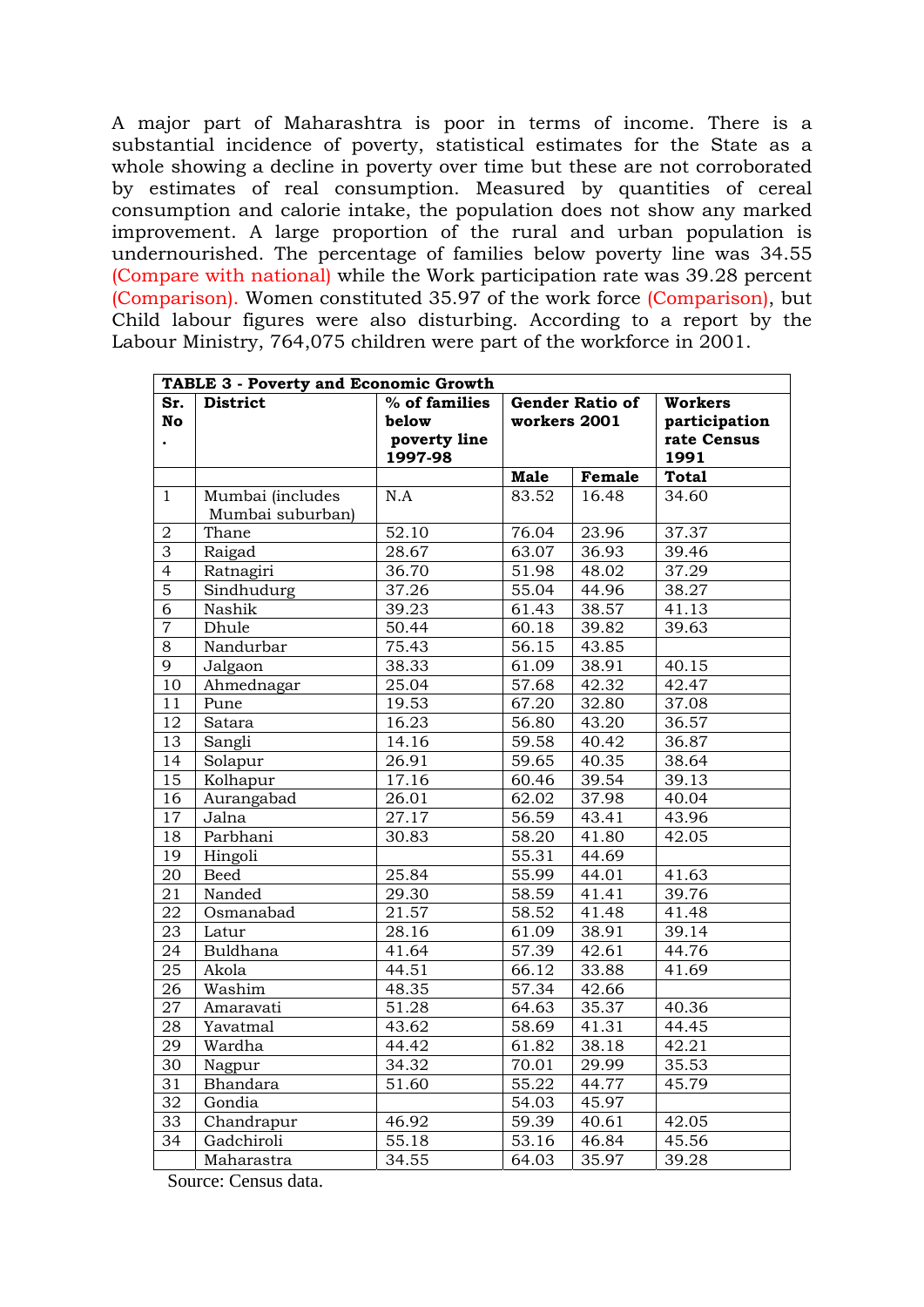Incidence of rural poverty increased between 1973–74 and 1977–78 and declined thereafter. At the all-India level, it declined till 1987–88, increased during 1993–94 and declined thereafter. Urban poverty has declined since 1973–74 in both Maharashtra and countrywide, with the difference that there was a marginal increase in Maharashtra between 1983 and 1987–88. Incidence of urban poverty in Maharashtra was less than the national average till the mid-80s. It has crossed the national average since then. With a pronounced decline in rural poverty and the predominant size of the rural sector, poverty in Maharashtra as a whole has declined since the mid-70s. However, it cannot be denied that distribution of the economic gains has not happened evenly, with some rich cities at one end of the income line and many districts at the other end of the income line. (Maharashtra Human Development Report, 2002)

#### **Employment:**

Maharashtra is characterized by high urban primacy, large scale inmigration, persistence of poverty, uneven development and spread of social and economic gains. The unemployment rate in rural and urban Maharashtra for instance is high and about two-thirds of the workforce is dependent on agriculture as a source of livelihood resulting in low levels of per capita income in rural areas. This constraint drove Maharashtra towards a path that led to pursuing growth options largely on the nonagricultural front. The record has been one where secondary and tertiary sectors have been the instruments of the growth process but not so with regard to absorption of a growing workforce. To make a difference, Maharashtra has to alleviate unemployment and poverty in the rural sector.

According to the Maharashtra Economic Development Council figures, in 1991, cultivators and agricultural labour accounted for 60 per cent of total workers in Maharashtra. Agriculture in the State is the laggard. Only 14.5 per cent of Maharashtra's net sown area is irrigated and it continues to be at the mercy of uncertain monsoons, which is either inadequate in precipitation or uneven in spread over the season, putting agriculture under tremendous stress. This renders agriculture vulnerable to droughts and the state in normal years is able to produce only 90% of the required food. As a result, the rural population is subject to a high degree of instability in incomes and levels of living. As a means to counter this income instability, more women twice in number than that of men work as marginal workers, seeking to supplement family incomes. This also signifies low gains from agriculture as well as individual efforts to contain the impact of poverty.

The agricultural census of 1991–92 placed the number of small farmers holding between one and two hectares of land at 27,27,587. On the other hand, the number of marginal farmers holding less than one hectare of land according to the same census, was 32,74,761. The number of persons engaged as agricultural labour, however, was higher than the total of the small and the marginal farmers: 83,13,223. And those who registered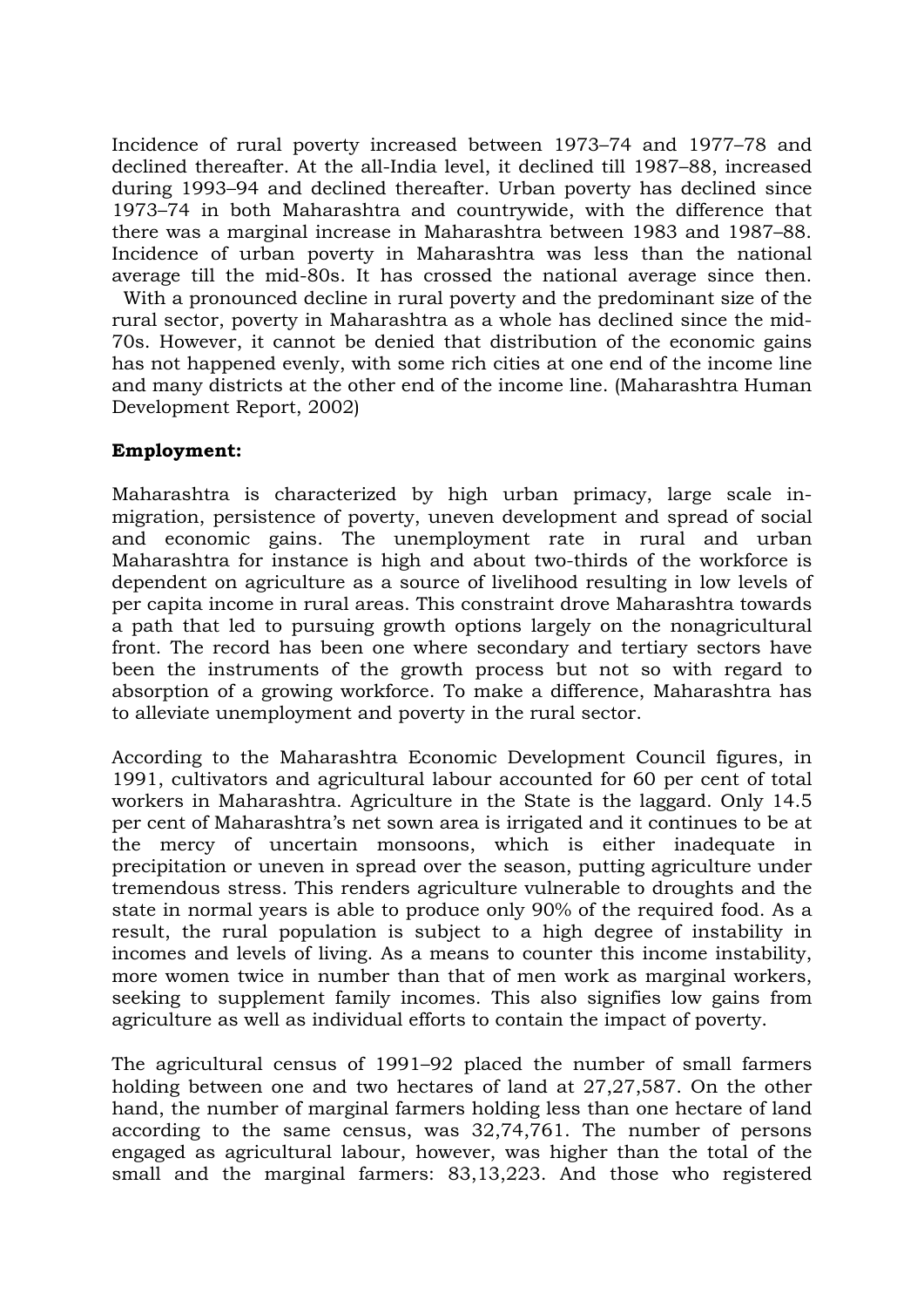themselves for work because of perceived risk of unemployment during that time of distress numbered 45,18,974 of whom 21,46,560 were women. These numbers underscore the profile of the large mass of people dependent on agriculture, instability of incomes and the extent of distress during droughts.

#### **Urbanisation:**

Maharashtra also has the country's second largest urban population, with about 43 persons out of every 100 living in towns and cities. This huge urban population accounts for 14.4 per cent of India's entire urban population. Cities like Mumbai and its satellites like Thane, Kalyan and Navi Mumbai are not the only urban regions though they are the major urban centres. Growing urbanisation is seen across the State, there being, by 2001, as many as 378 towns and cities. In 1961 this number was 266. During the same period, the urban population swelled by four times.

There are sharp variations in the levels of urbanisation, in terms of both numbers of cities and towns as well as populations contained therein. In Konkan division comprising Mumbai, Mumbai Suburban, Thane, Raigad, Ratnagiri and Sindhudurg, 72 per cent of the population is urban but almost all of it is in Mumbai, Mumbai Suburban and Thane. In Pune and Nagpur divisions, one-third of the population is urban. In Nashik—Nashik and Pune divisions, which are contiguous covering all of Western Maharashtra—and Amaravati divisions one-fourth of the population is urban. Nagpur and Amaravati divisions take in their sweep all of Vidarbha. However, it is only one-fifth in Aurangabad division, which encompasses all of Marathwada The Konkan region is the most urbanised region in Maharashtra with two districts, Mumbai and Mumbai Suburban, being 100 per cent urban and Thane district having 73 per cent urban population. Thus in Maharashtra, in the broad regional sense, Konkan is the most urbanised, Marathwada the least and Western Maharashtra is more urbanised than Vidarbha.

In Maharashtra, where urbanisation as a trend is strong and the capacity to provide affordable housing stock limited, slums are a reality. Mumbai is host to Asia's as well as India's biggest slum: Dharavi. It is a habitat as well as a place of enterprise, with absolute lack of amenities and overcrowding. As per the findings of the Census, 2001, Maharashtra has 10.6 million people in the slums, the largest among all States. The Census 2001 reported for the first time, the population living in notified slums in towns with population of more than 50,000. And the figures are disturbing: 31.7 per cent of the 33.6 million people in 62 towns and cities reported living in slums. Dharavi, is not the only Mumbai slum. Greater Mumbai has the most number of people living in slums. Nearly half of Greater Mumbai resides in them i.e., 49 per cent of the metropolis' total of 11.9 million, in sharp contrast to Delhi–19 per cent of its total population; Kolkata–33 per cent; Chennai–26 percent and Bangalore–8 per cent.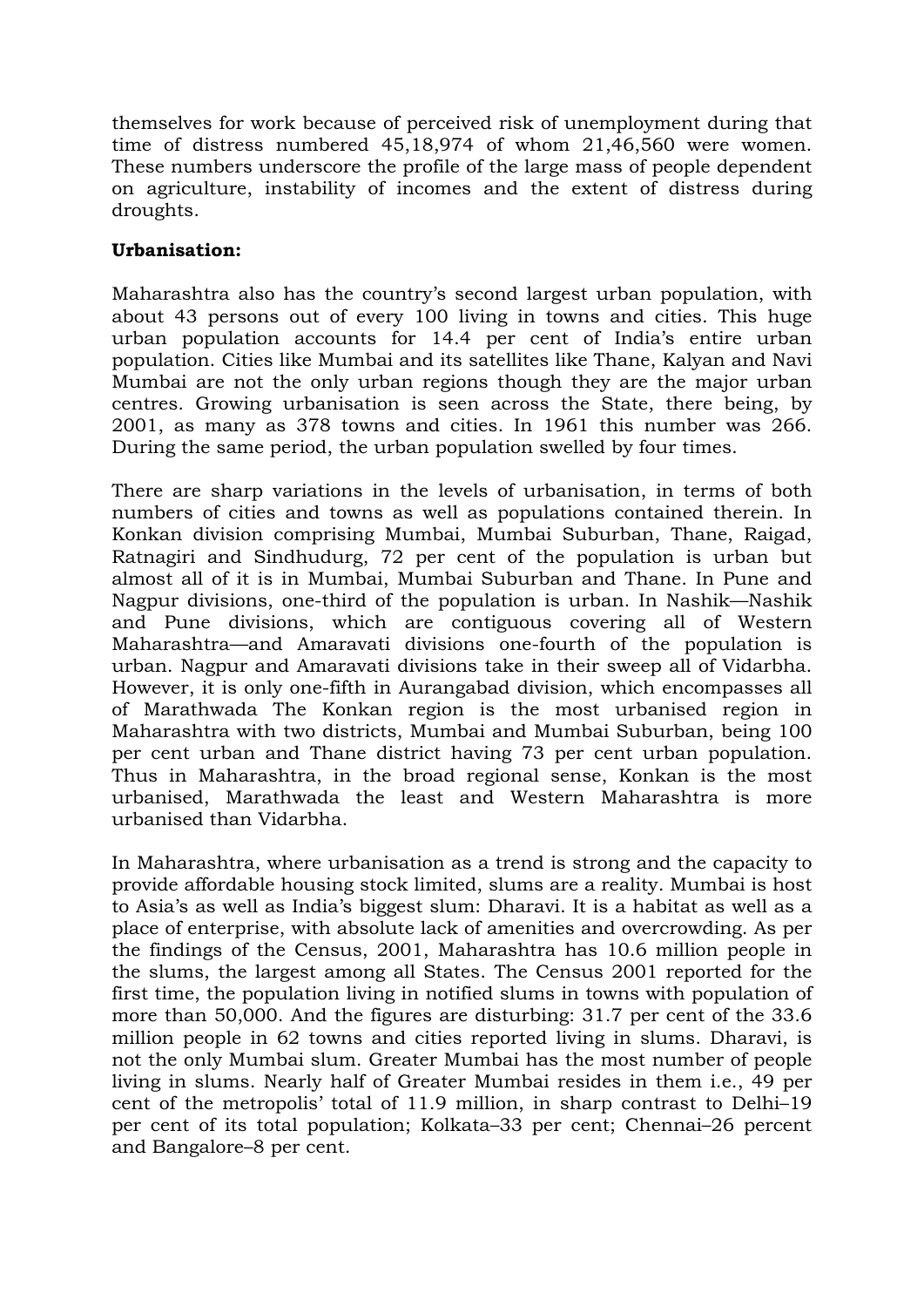Not only Mumbai but all the other major ones are hosts to slums. Nagpur and Pune have between a half and three-quarter million people in slums which means a third of Nagpur and a fifth of Pune are consigned to living in slums. The other major towns have less than a million living in such conditions, the remarkable aspect being that a relatively newer city like Navi Mumbai having about the same population (0.14 million) in such conditions as are to be found in Nashik or Aurangabad, which are older cities.

Large scale urbanization had not brought the expected changes and modernization in the lives of people and geographical areas. While on one hand the large scale and wide spread urbanisation had put the urban population under constraints in several respect leading to preference for sons, early marriages and even teenage motherhood etc. the second generation migration from rural areas on the other hand had caused ruralisation of urban areas.

#### **Migration:**

Maharastra has a large migrant population. Urbanisation had attracted migrants, especially to Mumbai and other major cities. Nearly half the population in Mumbai, Thane, region around urban Nagpur and Pune division is of migrants. Migration both in and out the state is very high in comparison to other major states in country and. The 2001 census reports the number of in-migrants and out-migrants for Maharashtra, with the highest number of migrants coming from Uttar Pradesh, followed by its neighbouring states like Karnataka, Gujarat and Madhya Pradesh. It is also seen that most of the migrants from Maharashtra head towards Gujarat, followed by Madhya Pradesh and Karnataka.

An earlier study of labour mobility in Mumbai's manufacturing sector done in 1990 revealed that 57 per cent of migrants were from other districts of Maharashtra itself. Migrants from Uttar Pradesh formed one-third. Those from Karnataka formed 15 per cent of the sample not born in Maharashtra. Gujarat and Kerala contributed 12 per cent each. Ratnagiri and Sindhudurg accounted for 47 per cent of male and 68 per cent of female migrants in Mumbai born in other districts of Maharashtra. Sangli contributed 13 per cent, while the contribution of Raigad, Kolhapur and Satara was nine per cent each.

| --------                                                       |                                |          |          |  |  |  |  |  |  |  |
|----------------------------------------------------------------|--------------------------------|----------|----------|--|--|--|--|--|--|--|
|                                                                | <b>Migration in Maharastra</b> |          |          |  |  |  |  |  |  |  |
| <b>Out Migration</b><br>S.No.<br><b>States</b><br>In migration |                                |          |          |  |  |  |  |  |  |  |
|                                                                | Andhra Pradesh                 | 1,61,000 | 3,56,900 |  |  |  |  |  |  |  |
| 2.                                                             | Assam                          | 1,300    | 8,600    |  |  |  |  |  |  |  |
| 3.                                                             | Bihar                          | 1,500    | 3,38,900 |  |  |  |  |  |  |  |
| 4.                                                             | Gujarat                        | 6,74,600 | 6,04,700 |  |  |  |  |  |  |  |
| 5.                                                             | Haryana                        | 20,500   | 39,900   |  |  |  |  |  |  |  |
| 6.                                                             | Karnataka                      | 2,69,500 | 8,83,600 |  |  |  |  |  |  |  |
| 7.                                                             | Kerala                         | 69,100   | 1,69,800 |  |  |  |  |  |  |  |
| 8.                                                             | Madhya Pradesh                 | 3,72,200 | 5,36,400 |  |  |  |  |  |  |  |

**Interstate Migration (Out/In) Maharashtra**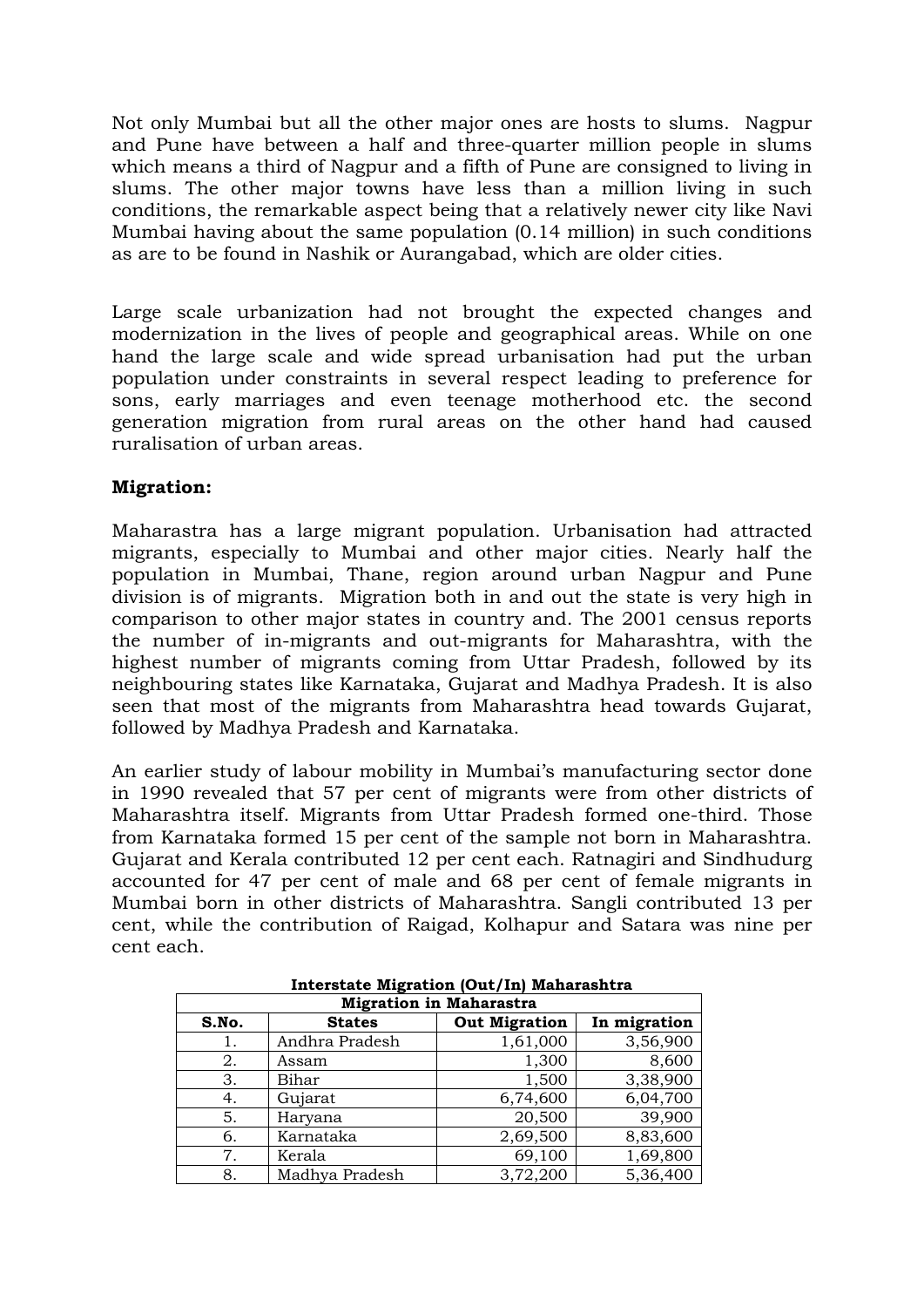|     | Orissa               | 47,600    | 1,00,800  |
|-----|----------------------|-----------|-----------|
| 10. | Punjab               | 17,400    | 40,000    |
| 11. | Rajasthan            | 85,000    | 2,96,500  |
| 12. | Tamil Nadu           | 90,000    | 3,75,100  |
| 13. | <b>Uttar Pradesh</b> | 2,38,500  | 16,17,400 |
| 14. | West Bengal          | 24,000    | 1,64,000  |
|     | Total                | 21,56,100 | 59,16,500 |

| NSS Report No. 470: migration in India 1999-2000 |  |  |
|--------------------------------------------------|--|--|
|                                                  |  |  |

Among the Intra-State Migrants three divisions—Konkan, Pune and Nashik account for nine out of every 10 migrants from other districts of Maharashtra. Migrants from Marathwada division contribute barely five to six per cent to the stock of intra-State migrants while Vidarbha account for much less, one to two per cent of total migrants. Five districts, Ratnagiri, Sindhudurg, Satara, Pune and Raigad together account for a little over twothirds of male and over three-fifths of female migrants who came to Mumbai from other districts of Maharashtra. Nearly one-third of urban migrants come to Mumbai from other districts of Maharashtra. Among the migrants to Mumbai from other districts of Maharashtra nearly half of the men and women are from the adjoining districts of Thane and Konkan, which includes the three districts Raigad, Ratnagiri and Sindhudurg. Almost onethird comes from Pune division and one-tenth from Nasik division.

#### **Sex Ratio:**

The sex ratio of Maharashtra as per the census 2001 figure is 922 females per 1000 males, lower than the national average of 933. The child sex ratio in the 0-6 age group is even more dismal with 917 girls per 1000 boys against the national 927. Maharashtra's lower than the national average sex ratio could be the result of low sex ratio in the 0–6 population cohort due to the strong son preference achieved by selective abortions, neglect of the girl child after birth with consequent higher infant and child mortality.

The drastic decline in the sex ratio in age group 0–6 in the past ten years is a serious matter. In 2001, it was 917, compared to 946 in 1991. Though the ratio is not as low or adverse as in States like Punjab (793), Himachal Pradesh (897), Haryana (820), and Gujarat (878), when taken in the context of the acute decrease within a short span of just ten years, is significant, indicating a pronounced negative trend. In Maharashtra, Sangli (850), Kolhapur (859), Jalgaon (867), Aurangabad (884) and Satara (884) are the districts with lowest sex ratio in 0–6 age group in the State. Three of them belong to the prosperous sugar belt in Western Maharashtra and Jalgaon which cultivates banana as a cash crop.

| TABLE 2 – Population – Sex ratio, Child Sex Ratio 2001, SC and ST Population |                  |      |                                                                  |               |       |           |           |  |  |
|------------------------------------------------------------------------------|------------------|------|------------------------------------------------------------------|---------------|-------|-----------|-----------|--|--|
|                                                                              |                  |      | Sex ratio   Child Sex ratio 2001   SC Population   ST Population |               |       |           |           |  |  |
| Sr.No.                                                                       | District         | 2001 |                                                                  | Total   Rural | Urban | in % 1991 | in % 1991 |  |  |
|                                                                              | Mumbai(includes  | 811  | 913                                                              |               | 913   | 6.52      | 1.05      |  |  |
|                                                                              | Mumbai sub-urban |      |                                                                  |               |       |           |           |  |  |
|                                                                              | district)        |      |                                                                  |               |       |           |           |  |  |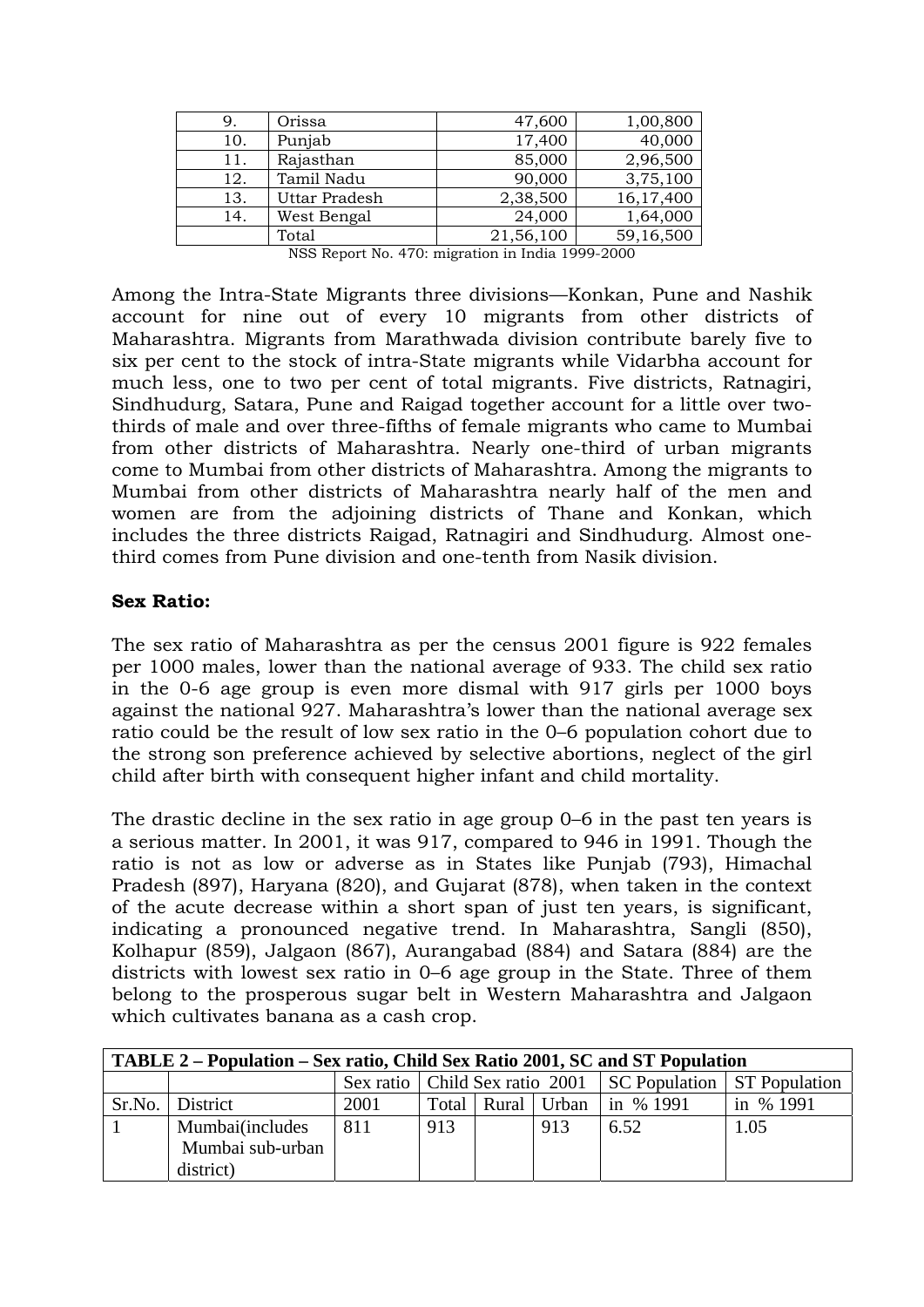| $\overline{2}$ | Thane           | 857  | 933 | 971 | 915 | 5.18  | 18.12 |
|----------------|-----------------|------|-----|-----|-----|-------|-------|
| 3              | Raigad          | 975  | 943 | 952 | 914 | 2.79  | 12.82 |
|                |                 |      |     |     |     |       |       |
| $\overline{4}$ | Ratnagiri       | 1135 | 954 | 959 | 911 | 1.77  | 0.96  |
| $\overline{5}$ | Sindhudurg      | 1077 | 946 | 948 | 925 | 5.10  | 0.47  |
| 6              | Nashik          | 924  | 936 | 948 | 916 | 8.48  | 24.18 |
| $\overline{7}$ | Dhule           | 945  | 907 | 914 | 888 | 5.30  | 40.87 |
| 8              | Nandurbar       | 975  | 966 | 976 | 895 |       |       |
| $\overline{9}$ | Jalgaon         | 932  | 867 | 865 | 871 | 9.25  | 9.84  |
| 10             | Ahmednagar      | 941  | 890 | 892 | 878 | 12.41 | 7.12  |
| 11             | Pune            | 917  | 906 | 912 | 900 | 11.41 | 3.91  |
| 12             | Satara          | 995  | 884 | 888 | 857 | 9.50  | 0.75  |
| 13             | Sangli          | 957  | 850 | 850 | 851 | 12.56 | 0.49  |
| 14             | Solapur         | 937  | 897 | 890 | 914 | 15.41 | 1.50  |
| 15             | Kolhapur        | 949  | 859 | 870 | 832 | 12.75 | 0.49  |
| 16             | Aurangabad      | 919  | 884 | 886 | 882 | 13.79 | 3.77  |
| 17             | Jalna           | 952  | 914 | 913 | 917 | 12.93 | 2.07  |
| 18             | Parbhani        | 957  | 926 | 931 | 915 | 11.02 | 5.26  |
| 19             | Hingoli         | 953  | 935 | 938 | 919 |       |       |
| 20             | <b>Beed</b>     | 927  | 898 | 897 | 898 | 13.41 | 1.13  |
| 21             | Nanded          | 943  | 944 | 948 | 929 | 18.15 | 11.84 |
| 22             | Osmanabad       | 930  | 927 | 933 | 895 | 16.34 | 1.76  |
| 23             | Latur           | 934  | 923 | 926 | 912 | 19.06 | 2.24  |
| 24             | Buldhana        | 946  | 915 | 921 | 890 | 11.40 | 5.06  |
| 25             | Akola           | 938  | 936 | 941 | 927 | 11.95 | 7.03  |
| 26             | Washim          | 939  | 921 | 917 | 945 |       |       |
| 27             | Amaravati       | 940  | 943 | 953 | 935 | 17.48 | 14.38 |
| 28             | Yavatmal        | 942  | 942 | 948 | 910 | 10.92 | 21.46 |
| 29             | Wardha          | 936  | 934 | 946 | 898 | 14.05 | 15.59 |
| 30             | Nagpur          | 933  | 949 | 964 | 939 | 18.84 | 13.92 |
| 31             | <b>Bhandara</b> | 982  | 958 | 961 | 939 | 16.87 | 14.70 |
| 32             | Gondia          | 1005 | 964 | 966 | 946 |       |       |
| 33             | Chandrapur      | 961  | 944 | 965 | 897 | 16.90 | 19.70 |
| 34             | Gadchiroli      | 976  | 974 | 976 | 941 | 12.20 | 38.70 |
|                | Maharashtra     | 922  | 917 | 923 | 908 | 11.09 | 9.27  |
|                |                 |      |     |     |     |       |       |

Migration too affects the sex ratio in the districts. Net out-migration status of district, with more men than women leaving for better pastures in and around urban centres for economic reasons is an important factor in determining the sex ratio in Ratnagiri (1135), Sindhudurg (1077), Gondiya (1055). Even Satara (995) and Bhandara (982) have sex ratios much above the State average. But, in contrast, Mumbai (774), Mumbai (Suburban) (826), Thane (857), Pune (917) and Aurangabad (919) are the districts with sex ratio much below the State average (922). These districts are obviously magnets for migrants.

There is a strong son preference in Maharashtra. The finding by (International Institute for Population Sciences and MEASURE DHS + ORC-MACRO (2000), National Family Health Survey-2 (NFHS-2), India, 1998–99.)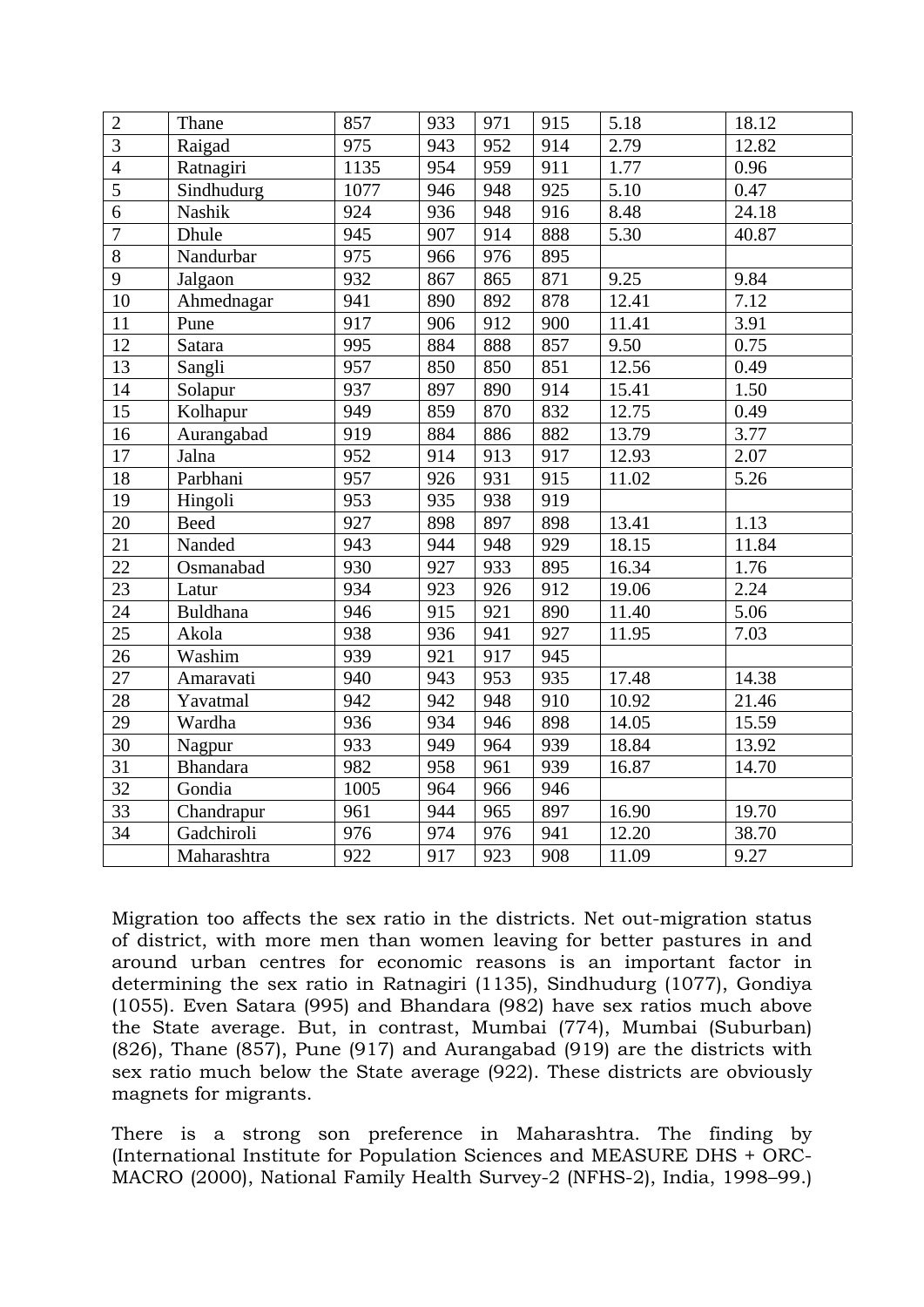reflect that only 27 per cent women want more sons than daughters and 84 per cent want at least one son. Only 35 per cent of women with two children use contraception if they do not want a son. If a family has a son and a daughter, contraception is resorted to by at least 63 per cent of women. If the two children are boys, then the percentage jumps to 79 per cent. This preference has also led to delayed acceptance of contraception which further promoted a pronounced distortion in the sex ratio.

Gender selection by clinical prenatal methods is one of the many reasons for the poor overall sex ratio that was 936 in 1961 and declined to 922 in 2001. Studies show that there is a difference in the sex ratio at birth for births to women who have gone for antenatal care (ANC) including sonography (893) and births to women who have not gone for any ANC (983).

#### **Education:**

The overall literacy rate as per the census 2001 was 76.9%, which, stands better than the national average of 64.8%. Compared to male literacy, the range of variations in female literacy in Maharashtra is very wide i.e., from 45.5 per cent in Nandurbar to 83 per cent in the Mumbai district. In Konkan, all except two (Raigad and Ratnagiri being in the medium range of 60–70 per cent) are in the high female literacy category of 70 per cent and above. At the other extreme, in Marathwada region, all are in the low female literacy category of below 60 per cent except two, except Aurangabad and Latur positioned in the middle category of 60 to 70 per cent. Not a single district is in the high literacy category here. In both Western Maharashtra and Vidarbha, a district each, Nandurbar with 45.5 per cent and Gadchiroli with 50.6 per cent respectively are in the low category. In Western Maharashtra all the others except Pune (72 per cent) are in the middle category. On the other hand, in Vidarbha, five districts, Akola, Amaravati, Wardha and Nagpur are in the high category and the remaining six are in the medium category.

| Maharastra; Districts Literacy table |                      |       |                |                |                               |                    |  |  |  |
|--------------------------------------|----------------------|-------|----------------|----------------|-------------------------------|--------------------|--|--|--|
| S.<br>NO.                            | <b>District</b>      | $M\%$ | F <sup>0</sup> | Rank           | Mean<br>years of<br>schooling | <b>AIL</b><br>2001 |  |  |  |
| 1.                                   | Mumbai               | 89.95 | 82.71          | 2              | 5.85                          | High               |  |  |  |
| 2.                                   | Mumbai sub-<br>urban | 92.65 | 80.39          | 1              | 5.85                          | High               |  |  |  |
| 3.                                   | Thane                | 86.06 | 75.00          | 6              | 5.46                          | High               |  |  |  |
| 4.                                   | Raigad               | 86.40 | 68.06          | 13             | 5.31                          | High               |  |  |  |
| 5.                                   | Ratnagiri            | 86.28 | 65.98          | 19             | 4.92                          |                    |  |  |  |
| 6.                                   | Sindhudurg           | 90.12 | 71.67          | 8              | 6.35                          | High               |  |  |  |
| 7.                                   | Nashik               | 85.19 | 64.16          | 20             | 4.15                          |                    |  |  |  |
| 8.                                   | Dhule                | 81.90 | 61.76          | 26             | 3.83                          | Low                |  |  |  |
| 9.                                   | Nandurbar            | 66.32 | 45.55          | 35             | 3.83                          | Low                |  |  |  |
| 10.                                  | Jalgaon              | 86.53 | 64.95          | 17             | 5.13                          |                    |  |  |  |
| 11.                                  | Ahmednagar           | 86.21 | 64.88          | 18             | 4.55                          |                    |  |  |  |
| 12.                                  | Pune                 | 88.55 | 72.33          | $\overline{7}$ | 5.74                          | High               |  |  |  |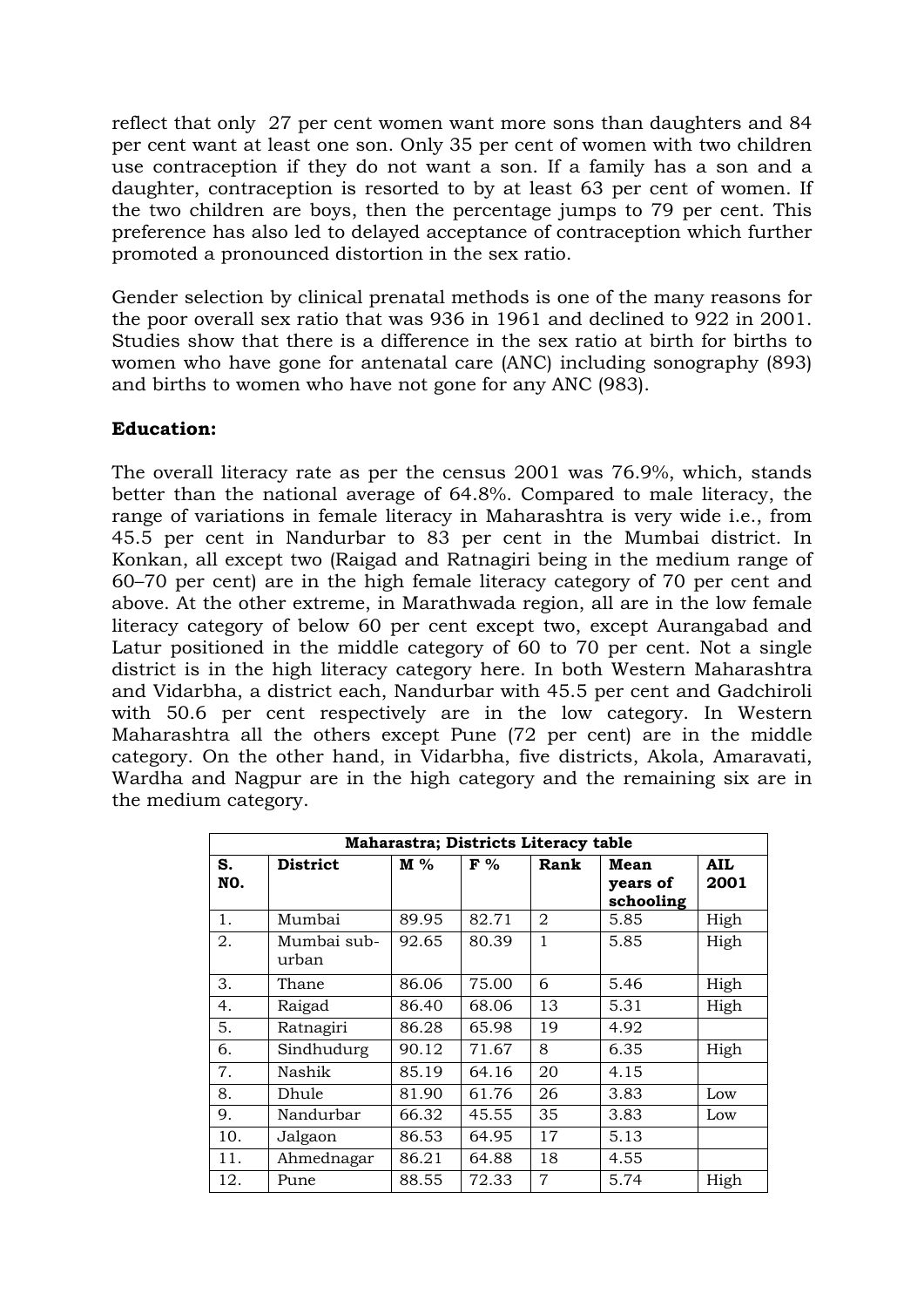| 13. | Satara          | 88.45 | 68.71 | 12             | 5.42 | High |
|-----|-----------------|-------|-------|----------------|------|------|
| 14. | Sangli          | 86.25 | 66.88 | 15             | 5.60 |      |
| 15. | Solapur         | 82.28 | 60.07 | 27             | 4.22 | Low  |
| 16. | Kolhapur        | 87.67 | 66.38 | 14             | 5.76 | High |
| 17. | Aurangabad      | 85.07 | 61.28 | 23             | 4.20 |      |
| 18. | Jalna           | 79.17 | 49.25 | 33             | 2.87 | Low  |
| 19. | Parbhani        | 80.58 | 52.98 | 31             | 3.01 | Low  |
| 20. | Hingoli         | 81.11 | 51.96 | 32             | 3.01 | Low  |
| 21. | Beed            | 80.69 | 55.38 | 30             | 4.11 | Low  |
| 22. | Nanded          | 81.14 | 55.12 | 29             | 3.50 | Low  |
| 23. | Osmanabad       | 82.03 | 57.55 | 28             | 4.24 | Low  |
| 24. | Latur           | 83.63 | 60.28 | 25             | 5.30 | Low  |
| 25. | <b>Buldhana</b> | 87.17 | 64.55 | 16             | 4.30 |      |
| 26. | Akola           | 89.22 | 73.82 | 5              | 5.35 | High |
| 27. | Washim          | 86.01 | 61.32 | 22             | 5.35 |      |
| 28. | Amaravati       | 89.28 | 76.21 | $\overline{4}$ | 5.58 | High |
| 29. | Yavatmal        | 84.57 | 63.01 | 21             | 4.26 |      |
| 30. | Wardha          | 87.70 | 72.80 | 9              | 6.25 | High |
| 31. | Nagpur          | 90.25 | 77.65 | 3              | 6.28 | High |
| 32. | Bhandara        | 89.11 | 68.11 | 10             | 6.10 | High |
| 33. | Gondia          | 89.54 | 67.89 | 11             | 6.10 | High |
| 34. | Chandrapur      | 83.19 | 62.56 | 24             | 5.55 | Low  |
| 35. | Gadchiroli      | 69.72 | 50.64 | 34             | 4.87 | Low  |
|     | Maharastra      | 86.27 | 67.51 |                | 4.97 |      |

#### **Health:**

The health record of Maharashtra is comparatively better than many other states of India. According to Human Development Report 2004, Life Expectancy was 65 for males and 68 for females, and the crude birth rate and death rate are better than the national average of ---- and -- respectively. While the IMR was 48 in 1999, 79.7 % children had received Full Immunization. In Maharashtra, professional health workers attend to only 59 per cent of deliveries and the number of 'safe deliveries' was 61.2 %.

In Maharastra, a fourth of the total fertility is from mothers between 15 and 19 years of age. In addition, among the teenaged mothers who gave birth during 1996–1999, it was either a second or a third child at such young age. The urban regions witness 21 per cent of such occurrences and the rural areas, 28 per cent. Nearly a third of the rural women and a fifth of all women in Maharashtra in that age group are currently married. The National Family Health Survey in 1999 revealed that 23 per cent of currently married girls in rural Maharashtra who are between 15 and 19 years and 32 per cent of women in the age-group of 20–24 were married before they were 15 years old. This only underscores the lax implementation of laws relating to early marriages.

| Table 2: Infant Mortality Rate and Achievement Indices for |                                                 |  |                   |  |                      |  |  |  |  |
|------------------------------------------------------------|-------------------------------------------------|--|-------------------|--|----------------------|--|--|--|--|
| <b>Infant Mortality</b>                                    |                                                 |  |                   |  |                      |  |  |  |  |
|                                                            | <b>Infant Mortality Rate</b><br>per 1000 babies |  |                   |  |                      |  |  |  |  |
|                                                            | Sr.No.   District                               |  | Total Female Male |  | <b>AIIMR</b><br>1991 |  |  |  |  |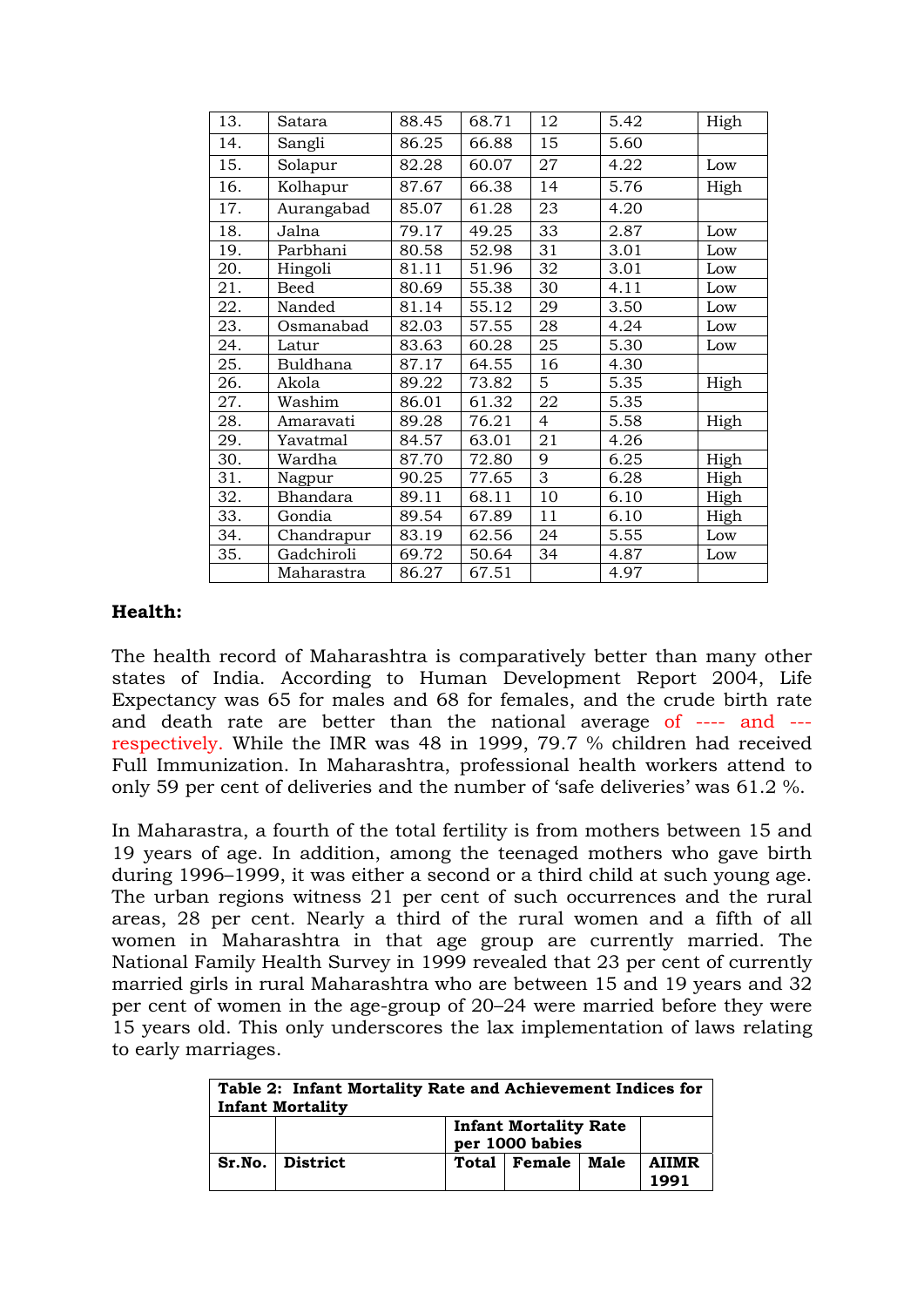| 1               | Mumbai(includes  | 37               | 35              | 39               | High |
|-----------------|------------------|------------------|-----------------|------------------|------|
|                 | Mumbai sub-urban |                  |                 |                  |      |
|                 | district)        |                  |                 |                  |      |
| $\mathbf 2$     | Thane            | 46               | 41              | 44               | High |
| 3               | Raigad           | 63               | 56              | $\overline{74}$  |      |
| $\overline{4}$  | Ratnagiri        | 75               | 62              | 81               | Low  |
| $\overline{5}$  | Sindhudurg       | $\overline{70}$  | $\overline{61}$ | 74               |      |
| $\overline{6}$  | Nashik           | 79               | $\overline{55}$ | $\overline{88}$  | Low  |
| $\overline{7}$  | Dhule            | 73               | 78              | 56               |      |
| $\overline{8}$  | Nandurbar        |                  |                 |                  |      |
| $\overline{9}$  | Jalgaon          | $\overline{71}$  | 70              | $\overline{72}$  |      |
| 10              | Ahmednagar       | 47               | 42              | 52               | High |
| 11              | Pune             | $\overline{52}$  | $\overline{44}$ | 59               | High |
| 12              | Satara           | $\overline{51}$  | 49              | $\overline{52}$  | High |
| 13              | Sangli           | $\overline{41}$  | 31              | $\overline{50}$  | High |
| $\overline{14}$ | Solapur          | $\overline{68}$  | $\overline{60}$ | 74               |      |
| $\overline{15}$ | Kolhapur         | $\overline{55}$  | 47              | $\overline{61}$  |      |
| $\overline{16}$ | Aurangabad       | $\overline{56}$  | 58              | $\overline{51}$  |      |
| 17              | Jalna            | 76               | 76              | 77               | Low  |
| 18              | Parbhani         | $\overline{50}$  | 48              | 52               | High |
| 19              | Hingoli          |                  |                 |                  | High |
| 20              | <b>Beed</b>      | 52               | 52              | 52               | High |
| $\overline{21}$ | Nanded           | 68               | 66              | 76               |      |
| $\overline{22}$ | Osmanabad        | 72               | 83              | 61               |      |
| $\overline{23}$ | Latur            | $\overline{57}$  | $\overline{50}$ | 64               |      |
| $\overline{24}$ | Buldhana         | 82               | 68              | 84               | Low  |
| 25              | Akola            | 101              | 96              | 103              | Low  |
| $\overline{26}$ | Washim           |                  | $\overline{a}$  | $\overline{a}$   | Low  |
| $\overline{27}$ | Amaravati        | 94               | 88              | 101              | Low  |
| $\overline{28}$ | Yavatmal         | $\overline{124}$ | 126             | $\overline{112}$ | Low  |
| 29              | Wardha           | 88               | 86              | 91               | Low  |
| $\overline{30}$ | Nagpur           | 75               | 78              | $\overline{72}$  | Low  |
| $\overline{31}$ | Bhandara         | $\overline{81}$  | 76              | 85               | Low  |
| $\overline{32}$ | Gondia           |                  |                 |                  | Low  |
| $\overline{33}$ | Chandrapur       | 96               | 101             | 89               | Low  |
| 34              | Gadchiroli       | 106              | 117             | 95               | Low  |
| <b>State</b>    | Maharashtra      | $\overline{74}$  | 76              | $\overline{72}$  |      |

Maharashtra Human Development Report 2002

Reproductive Health Markers are better indicators of the health status of women and children, than Gender Development Indicators as they take into consideration a complexity of factors that directly or indirectly determine reproductive health status. The proportion of high risk of early pregnancy is measured by the percentage of women marrying before 18 years, Percentage of women reporting symptoms of reproductive tract infection, Percentage of women/man using contraceptives, Percentage of births unattended by trained professional, Percentage of Infant deaths—these show that the health status of Maharashtra is above average in most districts. However 'backward' termed districts like Gadchiroli, Chandrapur, Yavatmal, Akola, Amaravati and Buldhana show more higher figures than the average state figure for Maharashtra which is 74.

| Reproductive Health Data Table |                 |                           |                                                 |                      |                                     |  |  |  |  |
|--------------------------------|-----------------|---------------------------|-------------------------------------------------|----------------------|-------------------------------------|--|--|--|--|
| Sr.No.                         | <b>District</b> | Women<br>aware<br>of AIDS | <b>Women having</b><br>at least 1<br>symptom of | Men aware<br>of AIDS | Men having<br>at least 1<br>symptom |  |  |  |  |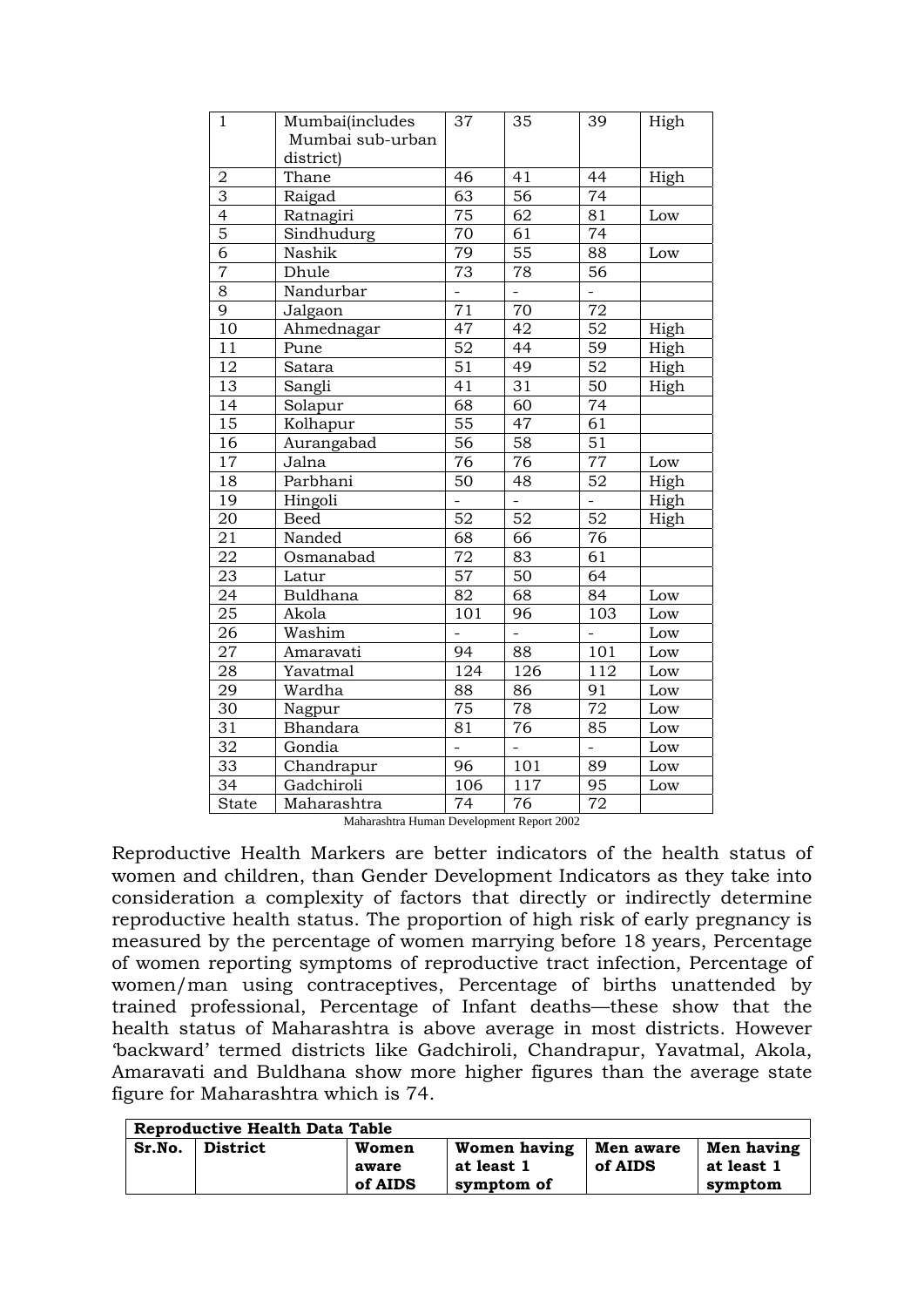|                 |                 |                | RTI/STI |                   | of RTI/STI       |
|-----------------|-----------------|----------------|---------|-------------------|------------------|
| $\mathbf{1}$    | Mumbai(includes | 94.1           | 22.0    | 99.6              | 4.3              |
|                 | Mumbai sub-     |                |         |                   |                  |
|                 | urban           |                |         |                   |                  |
|                 | district)       |                |         |                   |                  |
| 2               | Thane           | 74.9           | 25.2    | 81.0              | 9.6              |
| $\overline{3}$  | Raigad          | 57.2           | 17.7    | 73.3              | $\overline{9.0}$ |
| $\overline{4}$  | Ratnagiri       | 62.9           | 23.0    | 85.7              | $\overline{3.6}$ |
| $\overline{5}$  | Sindhudurg      | 60.1           | 19.8    | 81.3              | $\overline{5.8}$ |
| $\overline{6}$  | Nashik          | 54.2           | 25.6    | 73.7              | 7.6              |
| $\overline{7}$  | Dhule           | 33.7           | 24.5    | 60.7              | $\overline{9.2}$ |
| $\overline{8}$  | Nandurbar       |                |         |                   |                  |
| 9               | Jalgaon         | 38.0           | 27.7    | 61.2              | 8.4              |
| 10              | Ahmednagar      | 83.6           | 21.2    | 97.4              | $\overline{6.4}$ |
| $\overline{11}$ | Pune            | 82.3           | 21.8    | 93.0              | 9.0              |
| 12              | Satara          | 81.5           | 18.9    | 92.3              | 4.9              |
| 13              | Sangli          | 85.5           | 19.0    | 94.0              | 4.8              |
| 14              | Solapur         | 66.2           | 20.3    | 83.4              | $\overline{5.9}$ |
| $\overline{15}$ | Kolhapur        | 75.8           | 16.8    | 87.7              | 10.4             |
| $\overline{16}$ | Aurangabad      | 43.3           | 29.5    | 69.9              | $\overline{8.7}$ |
| $\overline{17}$ | Jalna           | 30.9           | 36.6    | 61.0              | 9.3              |
| 18              | Parbhani        | 32.0           | 24.9    | 63.2              | 12.0             |
| $\overline{19}$ | Hingoli         | $\overline{a}$ |         |                   |                  |
| 20              | <b>Beed</b>     | 44.3           | 23.7    | 53.9              | 7.4              |
| 21              | Nanded          | 34.0           | 37.7    | 66.5              | 13.4             |
| 22              | Osmanabad       | 59.6           | 26.1    | 75.8              | 7.4              |
| 23              | Latur           | 58.0           | 24.0    | 79.7              | 7.0              |
| 24              | Buldhana        | 35.2           | 28.1    | 66.6              | 11.7             |
| $\overline{25}$ | Akola           | 57.2           | 43.5    | 78.5              | 11.7             |
| 26              | Washim          |                |         |                   |                  |
| 27              | Amaravati       | 43.1           | 32.1    | 64.6              | 14.7             |
| 28              | Yavatmal        | 40.5           | 28.4    | 62.6              | 14.6             |
| 29              | Wardha          | 49.0           | 31.9    | 71.7              | 14.8             |
| 30              | Nagpur          | 66.9           | 28.0    | 75.6              | 8.9              |
| 31              | <b>Bhandara</b> | 26.3           | 28.1    | $\overline{51.4}$ | 16.9             |
| 32              | Gondia          |                |         |                   |                  |
| $3\overline{3}$ | Chandrapur      | 48.7           | 34.9    | 64.5              | 13.7             |
| $\overline{34}$ | Gadchiroli      | 32.0           | 34.2    | 48.2              | 13.8             |
| <b>State</b>    | Maharashtra     | 62.3           | 25.4    | 44.7              | 8.9              |

Maharashtra Human Development Report 2002

Reproductive health Data Table shows Reproductive Health Awareness across districts. It is clearly seen that districts with higher urban population and already proven infections of HIV/AIDS have a higher awareness of RTI/STI as well as about AIDS. While Ahmednagar, Pune, Satara and Sangli have more than 90% men and more than 80% women aware of AIDS, Mumbai has almost 100% awareness level. However, use of contraceptives in the same districts is not as high as the awareness levels. (See Table 1, column 8)

Almost 35 percent women and 13 percent men reported at least 1 symptom of RTI/STI in Maharashtra, with the highest figures for Akola, Nanded, Bhandara, Amaravati and Jalna. It is to be noted that districts figuring high on prevalence of HIV Infections in STD patients (Mumbai, Sangli and Nagpur) do not report a high incidence of RTI/STI.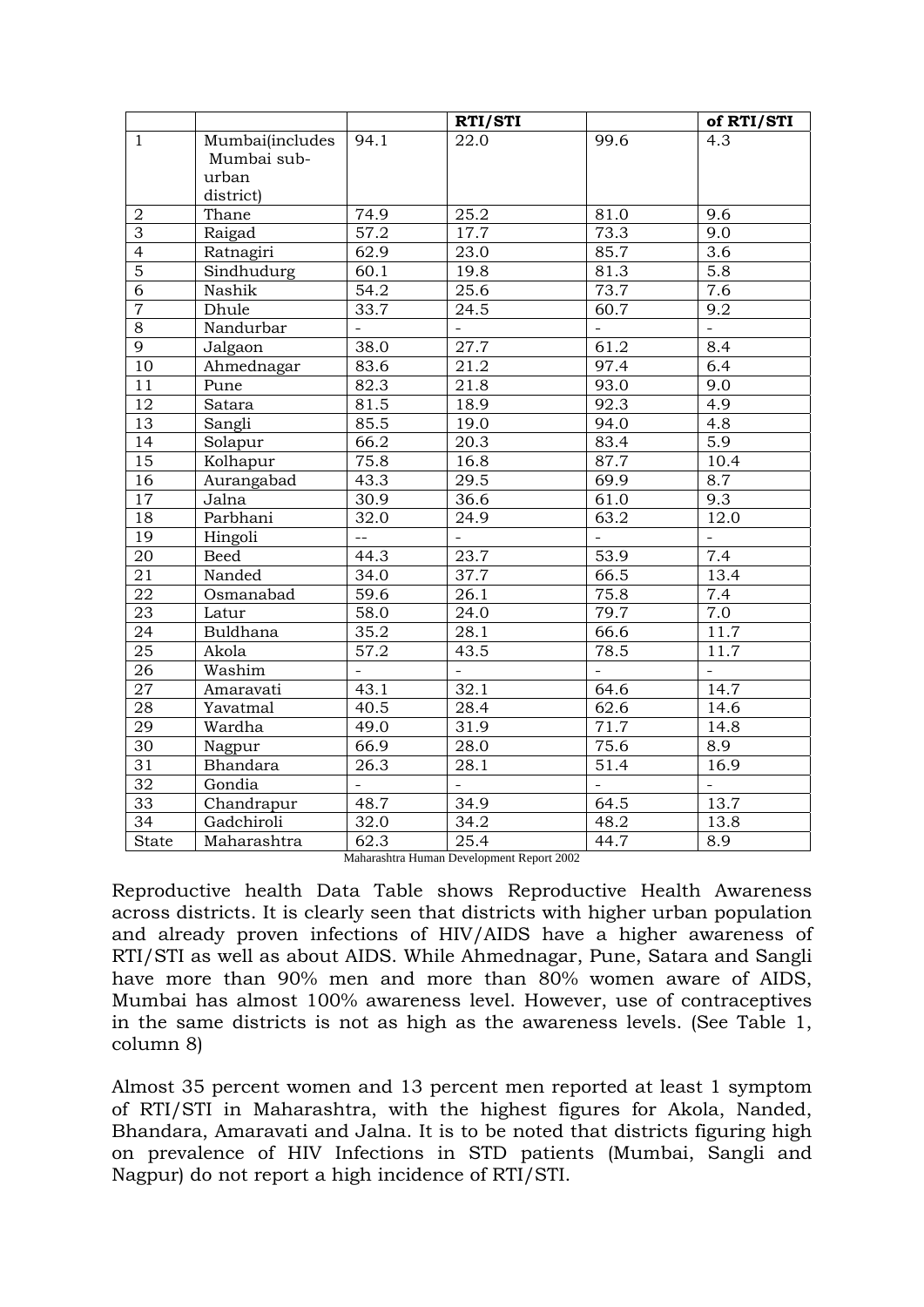The data from the Maharashtra Human Development Report 2002 shows the clear division in terms of Urban and Rural status on Reproductive and Child Health Indicators.

It is seen that Urban districts like Mumbai, Thane, Pune, Nagpur, Satara and Sangli show comparatively better ranking in RCH Indicators. However, most districts do not show a consistent high ranking or low ranking on all indicators. While the percentage of girls married below 18 years in Solapur is 41.80 (making its rank Low) it ranks High in percentage users of Contraception, and Medium on most other rankings.

|                   | Table 1 Reproductive and Child Health Indicators |          |                          |                    |                   |                    |                          |                  |
|-------------------|--------------------------------------------------|----------|--------------------------|--------------------|-------------------|--------------------|--------------------------|------------------|
| Sr.               | District                                         | Girls    | Received                 | Inst.              | Rural             | Total              | Current                  | Children         |
| No.               |                                                  | married  | Complet                  | <b>Deliveries</b>  | Women             | Unmet              | Users of                 | Receiving        |
|                   |                                                  | below    | e ANC                    |                    | visited by        | need for           | Contracep                | no               |
|                   |                                                  | 18 years |                          |                    | <b>ANM</b>        | Contracep          | tion.                    | Vaccinatio       |
|                   |                                                  |          |                          |                    |                   | tion               |                          | n                |
| 1.                | Mumbai                                           | 8.00     | 81.30                    | $\overline{93.10}$ | N.A               | 13.80              | 63.20                    | $\overline{3.2}$ |
|                   | <i>(includes</i>                                 |          |                          |                    |                   |                    |                          |                  |
|                   | Mumbai sub-                                      |          |                          |                    |                   |                    |                          |                  |
|                   | urban)                                           |          |                          |                    |                   |                    |                          |                  |
| 2.                | Thane                                            | 19.70    | 57.40                    | 71.10              | 58.2              | 23.40              | 56.30                    | 0.3              |
| $\overline{3}$ .  | Raigad                                           | 15.90    | $\overline{63.20}$       | 55.90              | 71.4              | 22.50              | 56.90                    | $\overline{3.8}$ |
| 4.                | Ratnagiri                                        | 13.00    | 71.00                    | 51.70              | 48.2              | 12.40              | 58.30                    | 0.4              |
| 5.                | Sindhudurg                                       | 3.80     | 78.90                    | 76.60              | $\overline{52.3}$ | 27.90              | 48.40                    | 0.0              |
| 6.                | Nashik                                           | 32.10    | 30.00                    | 54.50              | $\overline{24.0}$ | 9.90               | 56.50                    | $\overline{4.3}$ |
| 7.                | Dhule                                            | 40.00    | 33.70                    | 31.00              | 34.2              | 11.90              | 58.30                    | $\overline{3.3}$ |
| 8.                | Nandurbar                                        | $\equiv$ | $\overline{\phantom{a}}$ | $\equiv$           |                   | $\frac{1}{2}$      | $\overline{\phantom{a}}$ |                  |
| 9.                | Jalgaon                                          | 46.00    | 40.90                    | 44.10              | 18.9              | $\overline{21.10}$ | 62.40                    | 1.5              |
| 10.               | Ahmednagar                                       | 40.80    | 52.00                    | 60.00              | 29.2              | 10.90              | 64.60                    | 2.60             |
| 11.               | Pune                                             | 30.40    | 56.00                    | 75.00              | $\overline{27.3}$ | 9.20               | 65.70                    | 0.50             |
| $\overline{12}$ . | Satara                                           | 21.90    | 60.00                    | 60.90              | 33.0              | 5.90               | 69.10                    | 0.0              |
| $\overline{13}$ . | Sangli                                           | 25.60    | 65.30                    | 68.70              | 34.4              | 17.00              | 63.40                    | $\overline{0.0}$ |
| 14.               | Solapur                                          | 41.80    | 48.60                    | 57.00              | $\overline{21.0}$ | 8.60               | 63.10                    | $\overline{2.0}$ |
| $\overline{15}$ . | Kolhapur                                         | 18.40    | 59.80                    | 73.70              | 30.3              | 18.50              | 65.30                    | 1.8              |
| 16.               | Aurangabad                                       | 50.90    | 39.70                    | 49.60              | 15.8              | 30.50              | 50.00                    | $\overline{1.6}$ |
| 17.               | Jalna                                            | 55.60    | 40.20                    | 27.90              | 17.2              | 13.20              | 51.70                    | $\overline{2.9}$ |
| 18.               | Parbhani                                         | 46.60    | 38.00                    | 32.30              | 20.4              | 26.30              | 55.70                    | $\overline{3.5}$ |
| 19.               | Hingoli                                          |          | $\overline{a}$           | $\overline{a}$     | $\overline{a}$    | $\overline{a}$     | $\overline{a}$           |                  |
| $\overline{20}$ . | Beed                                             | 59.40    | 40.30                    | 42.70              | $\overline{28.1}$ | 26.40              | 55.80                    | 0.0              |
| $\overline{21}$   | Nanded                                           | 36.70    | 46.80                    | 29.90              | 51.4              | 30.50              | 52.00                    | 1.5              |
| $\overline{22}$ . | Osmanabad                                        | 46.50    | 47.50                    | 36.40              | 18.3              | 10.00              | 58.20                    | $\overline{3.0}$ |
| 23.               | Latur                                            | 58.10    | 43.90                    | 40.70              | 17.2              | 10.30              | 60.00                    | 2.0              |
| $\overline{24}$ . | Buldhana                                         | 33.50    | 47.20                    | 43.90              | $\overline{26.9}$ | 13.80              | 55.30                    | 1.9              |
| $\overline{25}$ . | Akola                                            | 38.20    | 59.10                    | 49.30              | 56.1              | 24.80              | 57.50                    | 2.50             |
| 26.               | Washim                                           |          |                          |                    |                   | $\frac{1}{2}$      |                          |                  |
| 27.               | Amaravati                                        | 10.20    | 46.60                    | 52.90              | 19.6              | 9.12               | 63.80                    | 2.0              |
| 28.               | Yavatmal                                         | 27.10    | 53.10                    | 37.10              | 47.4              | 19.90              | 59.30                    | $\overline{1.9}$ |
| 29.               | Wardha                                           | 12.30    | 64.10                    | 62.80              | 26.1              | 6.50               | 69.70                    | 0.0              |
| $\overline{30}$ . | Nagpur                                           | 11.30    | $\overline{5}2.00$       | 67.20              | $\frac{1}{46.2}$  | 14.20              | 63.80                    | $\overline{1.1}$ |
| $\overline{31}$ . | Bhandara                                         | 9.30     | 43.70                    | 24.60              | 22.5              | 8.50               | 59.60                    | 2.4              |
| $\overline{32}$ . | Gondia                                           |          |                          |                    |                   | $\overline{a}$     |                          |                  |
| $\overline{33}$ . | Chandrapur                                       | 25.70    | 62.10                    | 41.00              | 65.3              | 16.90              | 65.80                    | 0.7              |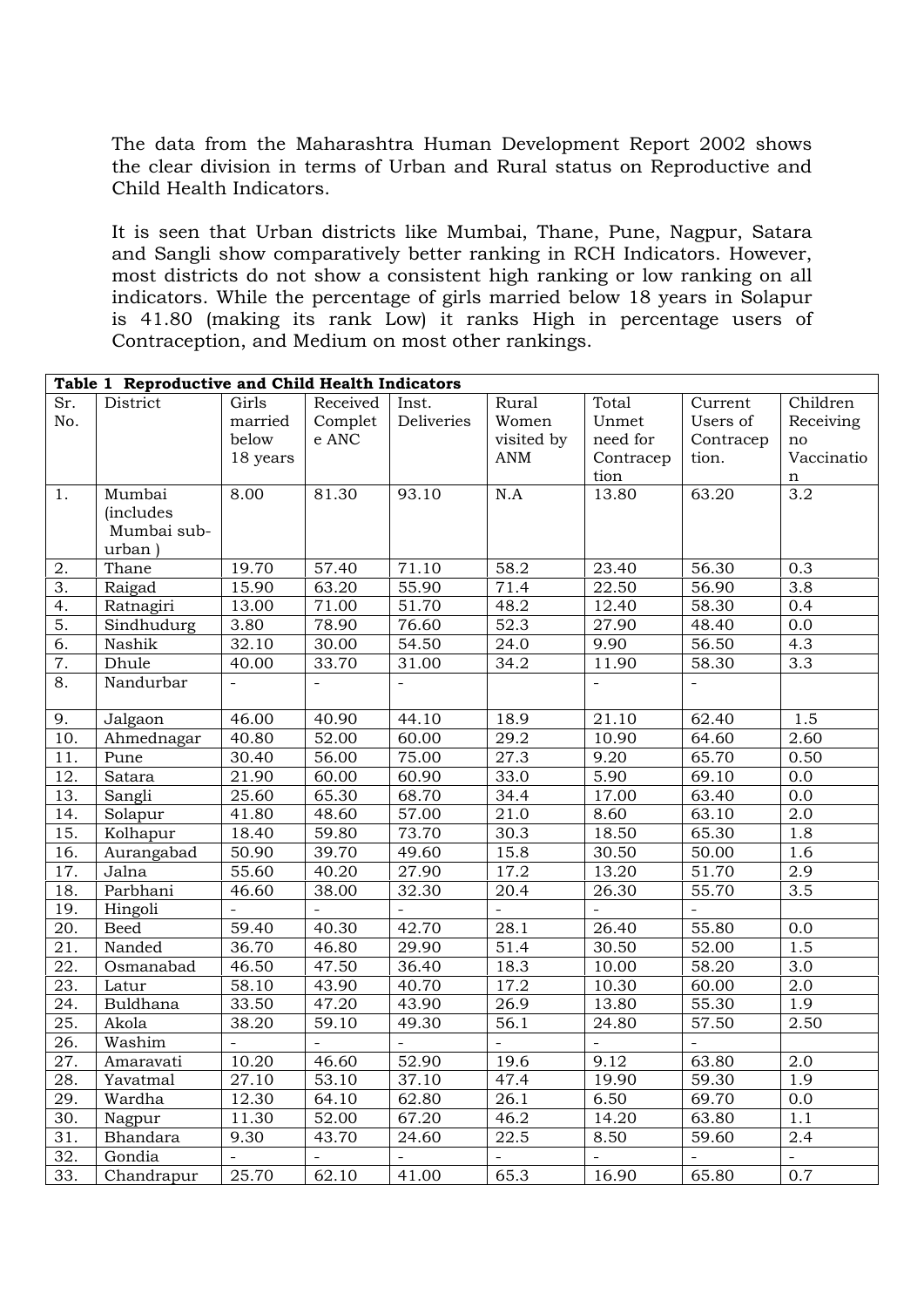| 34<br>. .  | $\cdot$ $\cdot$<br>.adchiroli | 26.80 | $\sim$ $\sim$<br>$\overline{r}$<br>67<br>◡     | 40<br>$\cdot$                           | 70<br><b>.U</b>       | $\mathsf{r} \cap$<br>$\cap$<br>23.50 | $\Gamma$ $\Omega$<br>റ<br>58.ZU | 0.00 |
|------------|-------------------------------|-------|------------------------------------------------|-----------------------------------------|-----------------------|--------------------------------------|---------------------------------|------|
| つに<br>ັບບ. | Maharashtra                   | 28.80 | $ \lambda$<br>$\sim$ $\sim$<br>54<br>-<br>+.JU | $\sim$ $\sim$<br>$\sim$ $\sim$<br>58.50 | 28.8                  | 0.00                                 | 60.40                           | .    |
|            |                               |       | . .                                            |                                         | 0.002<br>$\mathbf{r}$ |                                      |                                 |      |

Maharashtra Human Development Report 2002

(For the purpose of a comparative tally, it was decided to use a RCH rank, an average ranking based on 6 main indicators of RCH. These indicators were –Percentage of girls married below age 18 years, Percentage of women receiving complete ANC, Percentage of Institutional deliveries, Percentage of rural women visited by ANM, Percentage of Current Users of Contraception, Percentage of Children receiving no vaccination and Infant Mortality Rate. This Composite Ranking has been used in the Comparative Analysis Table.)

#### **HIV/AIDS:**

The table below shows that from 1986 to 2001, there were 6644 reported infections of AIDS and 696 deaths. According to NACO, the number of AIDS infections in Maharashtra in 2005 was 13,747.It is estimated that 7.47 lakh persons have been infected with HIV in Maharashtra, making it the second highest number in the country, after Tamil Nadu.

| AIDS cases and Deaths August 1986 to February 2001<br><b>NAME</b> of table |                 |                   |                 |                 |                  |                    |                  |
|----------------------------------------------------------------------------|-----------------|-------------------|-----------------|-----------------|------------------|--------------------|------------------|
|                                                                            |                 | <b>AIDS</b> cases |                 |                 |                  | <b>AIDS Deaths</b> |                  |
| Sr.No                                                                      | <b>District</b> | Male              | Female          | <b>Total</b>    | <b>Male</b>      | Female             | <b>Total</b>     |
|                                                                            |                 |                   |                 |                 |                  |                    |                  |
|                                                                            |                 |                   |                 |                 |                  |                    |                  |
| 1.                                                                         | Mumbai &        | 2432              | 520             | 2952            | 164              | 36                 | 200              |
|                                                                            | Mumbai sub-     |                   |                 |                 |                  |                    |                  |
|                                                                            | urban           |                   |                 |                 |                  |                    |                  |
| 2.                                                                         | Thane           | 79                | 16              | 95              | $\overline{5}$   | $\overline{2}$     | $\overline{7}$   |
| 3.                                                                         | Raigad          | 57                | 10              | $\overline{67}$ | $\overline{4}$   | $\mathbf{1}$       | $\overline{5}$   |
| 4.                                                                         | Ratnagiri       | $\overline{14}$   | $\overline{5}$  | $\overline{19}$ | $\overline{0}$   | $\overline{0}$     | $\overline{0}$   |
| 5.                                                                         | Sindhudurg      | 5                 | $\overline{2}$  | $\overline{7}$  | $\overline{3}$   | $\mathbf{1}$       | $\overline{4}$   |
| 6.                                                                         | Nashik          | $\overline{4}$    | $\overline{1}$  | $\overline{5}$  | $\mathbf{1}$     | $\mathbf{1}$       | $\overline{2}$   |
| 7.                                                                         | Dhule           | $\mathbf{1}$      | $\mathbf{1}$    | $\overline{2}$  | $\overline{0}$   | $\mathbf{1}$       | $\mathbf{1}$     |
| 8.                                                                         | Nandurbar       |                   |                 |                 |                  |                    |                  |
| 9.                                                                         | Jalgaon         | $\overline{12}$   | $\overline{9}$  | 21              | $\overline{1}$   | $\overline{1}$     | $\overline{2}$   |
| 10.                                                                        | Ahmednagar      | 9                 | 12              | 21              | $\mathbf{1}$     | $\mathbf{1}$       | $\overline{2}$   |
| 11.                                                                        | Pune            | 216               | 159             | 375             | 14               | 39                 | 53               |
| 12.                                                                        | Satara          | 280               | 100             | 380             | $\overline{24}$  | $\overline{2}$     | $\overline{26}$  |
| 13.                                                                        | Sangli          | 1461              | 616             | 277             | 198              | 69                 | $\overline{267}$ |
| 14.                                                                        | Solapur         | 8                 | 5               | 13              | $\mathbf{1}$     | $\mathbf{1}$       | $\overline{2}$   |
| 15.                                                                        | Kolhapur        | 231               | 83              | 314             | 81               | 32                 | 113              |
| 16.                                                                        | Aurangabad      | 30                | 10              | 40              | $\overline{0}$   | $\overline{0}$     | $\mathbf{0}$     |
| 17.                                                                        | Jalna           | $\overline{7}$    | $\overline{1}$  | $\overline{8}$  | $\overline{0}$   | $\overline{0}$     | $\overline{0}$   |
| 18.                                                                        | Parbhani        | 6                 | $\overline{0}$  | 6               | $\overline{0}$   | $\mathbf{0}$       | $\Omega$         |
|                                                                            | 19. Hingoli     |                   |                 |                 |                  |                    |                  |
| 20.                                                                        | Beed            | 9                 | $\overline{0}$  | 9               | $\boldsymbol{0}$ | $\mathbf{0}$       | $\overline{0}$   |
| 21.                                                                        | Nanded          | $\mathbf{1}$      | $\overline{0}$  | $\mathbf{1}$    | $\overline{0}$   | $\mathbf 0$        | $\overline{0}$   |
| 22.                                                                        | Osmanabad       | $\mathbf{0}$      | $\overline{0}$  | $\Omega$        | $\overline{0}$   | $\overline{0}$     | $\mathbf{0}$     |
|                                                                            | 23. Latur       | $\overline{4}$    | $\overline{2}$  | 6               | $\overline{1}$   | $\mathbf{1}$       | $\overline{2}$   |
|                                                                            | 24. Buldhana    | 3                 | $\overline{0}$  | 3               | $\mathbf{1}$     | $\Omega$           | $\mathbf{1}$     |
| 25.                                                                        | Akola           | $\overline{78}$   | $\overline{14}$ | $\overline{92}$ | $\overline{0}$   | $\overline{0}$     | $\overline{0}$   |
|                                                                            | 26. Washim      |                   |                 |                 |                  |                    |                  |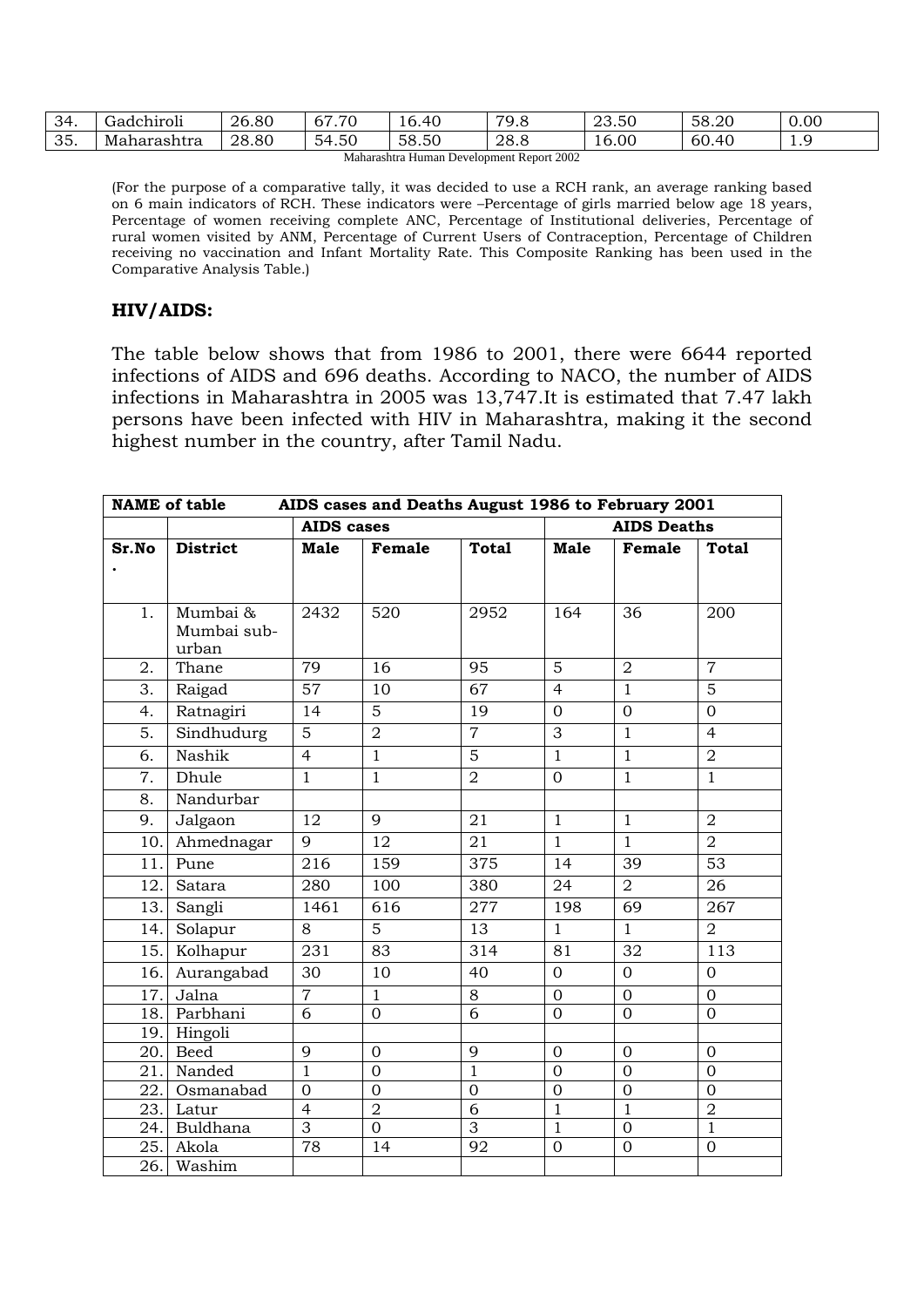| 27. | Amaravati      | 2    |      |      |     |     |     |
|-----|----------------|------|------|------|-----|-----|-----|
| 28. | Yavatmal       |      |      |      |     |     |     |
| 29. | Wardha         |      |      |      |     |     |     |
|     | 30. Nagpur     | ⇁    |      | 10   | 5   |     |     |
|     | 31. Bhandara   | O    |      |      |     |     |     |
|     | 32. Gondia     |      |      |      |     |     |     |
|     | 33. Chandrapur | 95   | 21   | 116  |     |     |     |
|     | 34. Gadchiroli |      |      |      |     |     |     |
|     | Maharashtra    | 5053 | 1591 | 6644 | 504 | 192 | 696 |

Source: UNDP Maharastra HDR 2002

Selective Data from the Annual Sentinel Surveillance Report 2003 (NACO) shows the prevalence of HIV/AIDS infections in Maharashtra, especially Mumbai.

| ANC sites (Exclusive of Mumbai) |                                                        |          | <b>STD sites (Exclusive of Mumbai)</b> |                                                        |          |  |
|---------------------------------|--------------------------------------------------------|----------|----------------------------------------|--------------------------------------------------------|----------|--|
| <b>Sites</b>                    | <b>Prevalence</b><br>rate<br>among<br>those<br>tested. | Hot spot | <b>Sites</b>                           | <b>Prevalence</b><br>rate<br>among<br>those<br>tested. | Hot spot |  |
| Satara                          | 3.0                                                    | Satara   |                                        |                                                        |          |  |
| Pune                            | 2.5                                                    | Pune     |                                        |                                                        |          |  |
| Sangli                          | 4.0                                                    | Sangli   | Sangli                                 | 15.6                                                   | Sangli   |  |
| Kolhapur                        | 2.5                                                    |          |                                        |                                                        |          |  |
| Chandrapur                      | 2.75                                                   |          |                                        |                                                        |          |  |
| Nagpur                          | 2.75                                                   |          | Nagpur                                 | 22                                                     | Nagpur   |  |
| Thane                           | 4.25                                                   |          |                                        |                                                        |          |  |

Maharashtra is a HIV High prevalence state. The NACO Report was made based on surveillance activities in 73 sentinel sites. Selective data has been highlighted in this study.

It is seen that Satara and Pune are ANC Hotspots, Nagpur is a STD Hotspot and that Sangli is emerging as a hotspot in both ANC and STD sites. It is also seen that HIV is spreading into the general population at a steady pace. In most STD sites, those who were Factory workers and hotel staff, unskilled workers and drivers were more likely to test positive than others. Among ANC sites, urban women with similarly employed men as their husbands were more likely to test positive. Rural patients had higher positivity than urban patients and migrants had a greater positivity than non-migrants.

| <b>HIV Status among ANC Mothers 2003</b> |               |              |               |  |  |
|------------------------------------------|---------------|--------------|---------------|--|--|
|                                          | Urban $%$ +ve | Rural $%$ ve | Total $% +ve$ |  |  |
| Migratory population                     | 1.65          | 1.79         | 1.73          |  |  |
| Non Migratory                            | .29           | 1.76         | 1.47          |  |  |
| Illiterate                               | 1.81          | 1.82         | 1.81          |  |  |
| <b>Total</b>                             | 1.33          | 1.76         | 1.52          |  |  |

HIV prevalence in Maharashtra is more rural in character, according to the NACO Report, with a "very active bridge population rapidly transferring infection from high risk to low risk groups."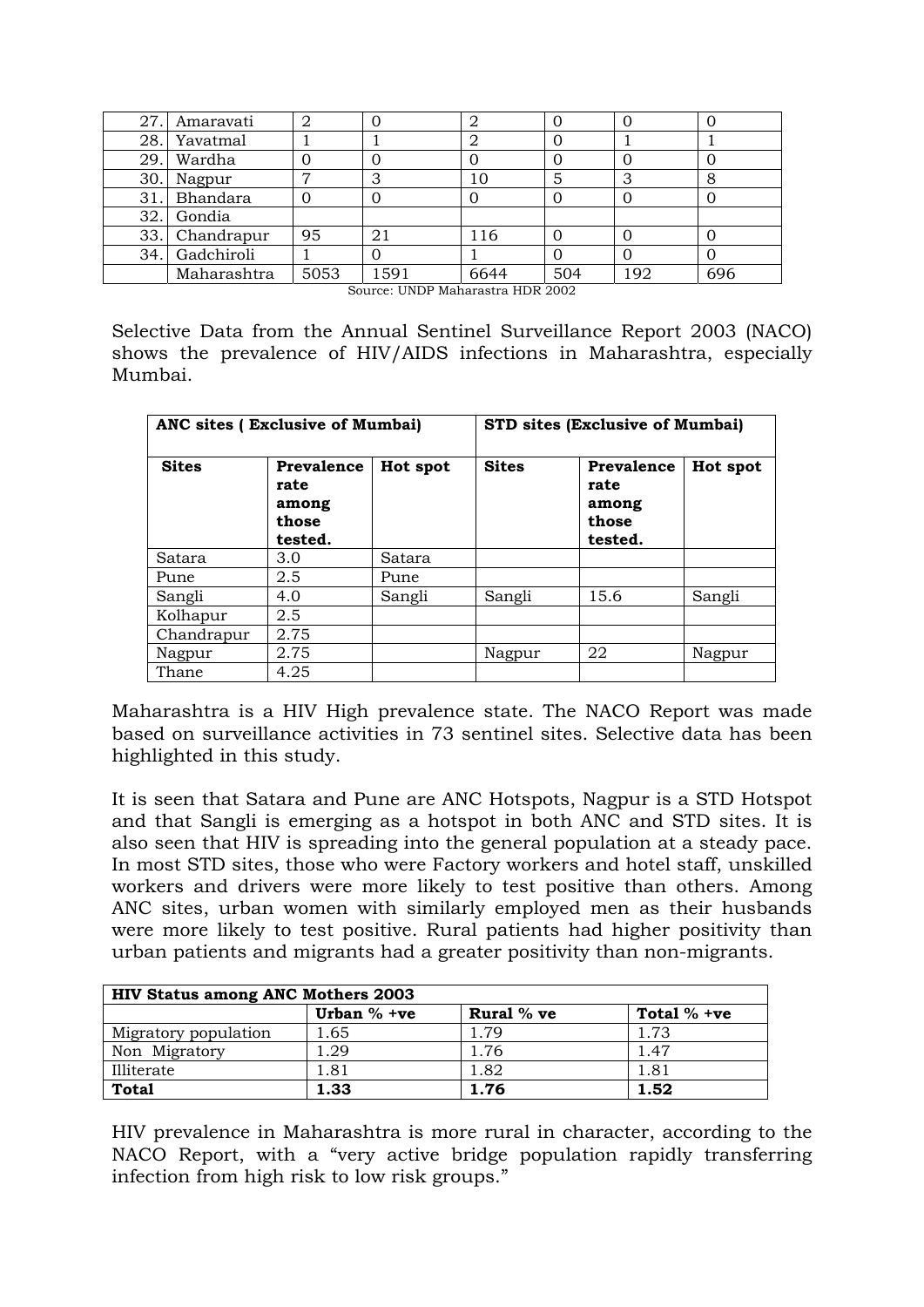| HIV Status among STD patients 2003 |            |              |               |  |  |  |
|------------------------------------|------------|--------------|---------------|--|--|--|
|                                    | Male % +ve | Female % +ve | Total $% +ve$ |  |  |  |
| Migratory population               | 18.55      | 16.22        | 17.62         |  |  |  |
| Non Migratory                      | 13.38      | 8.80         | 11.11         |  |  |  |
| Urban                              | 13.63      | 9.26         | 11.55         |  |  |  |
| Rural                              | 16.13      | 11.11        | 13.68         |  |  |  |
| Illiterate                         | 21.58      | 12.05        | 15.04         |  |  |  |
| <b>Total</b>                       | 14.36      | 9.81         | 12.18         |  |  |  |

In Mumbai, a total of 12 sites participated in the survey. The median prevalence was 1.25 percent in ANC, 31.33 percent in STD, 22.89 percent in IVDU, 54.29 percent in CSW and 18.80 percent in MSM categories.

| Mumbai HIV Prevalence-2003              |  |       |  |  |  |  |
|-----------------------------------------|--|-------|--|--|--|--|
| <b>Site</b><br><b>Number</b><br>$+ve %$ |  |       |  |  |  |  |
| <b>STD</b>                              |  | 25.63 |  |  |  |  |
| <b>ANC</b>                              |  | 1.33  |  |  |  |  |
| <b>IVDU</b>                             |  | 22.89 |  |  |  |  |
| $\overline{\text{CSW}}$                 |  | 54.29 |  |  |  |  |
| <b>MSM</b>                              |  | 18.80 |  |  |  |  |

| HIV Status among STD patients 2003- Mumbai |              |              |               |  |  |  |
|--------------------------------------------|--------------|--------------|---------------|--|--|--|
|                                            | Male $%$ +ve | Female % +ve | Total $% +ve$ |  |  |  |
| Migratory population                       | 39.64        | 14.29        | 31.88         |  |  |  |
| Non Migratory                              | 26.50        | 21.01        | 22.82         |  |  |  |
| Urban                                      | 33.64        | 18.70        | 25.70         |  |  |  |
| Rural                                      | 18.18        | 26.83        | 25.00         |  |  |  |
| Illiterate                                 | 42.37        | 20.66        | 27.78         |  |  |  |
| <b>Total</b>                               | 32.89        | 19.86        | 25.63         |  |  |  |

| HIV Status among ANC Mothers 2003 Mumbai |               |            |               |  |  |
|------------------------------------------|---------------|------------|---------------|--|--|
|                                          | Urban $% +ve$ | Rural % ve | Total $%$ +ve |  |  |
| Migratory population                     | 0.00          | l.63       | 1.26          |  |  |
| Non Migratory                            | 1.30          | 1.84       | 1.34          |  |  |
| Illiterate                               | 1.87          | 1.53       | 1.81          |  |  |
| <b>Total</b>                             | 1.27          | 1.73       | 1.33          |  |  |

| HIV Status among IVDU 2003 Mumbai |              |             |               |  |  |  |
|-----------------------------------|--------------|-------------|---------------|--|--|--|
|                                   | Male $%$ +ve | Female % ve | Total $%$ +ve |  |  |  |
| Migratory population              | 32.30        | 0.00        | 31.52         |  |  |  |
| Non Migratory                     | 11.11        | 33.33       | 11.90         |  |  |  |
| Illiterate                        | 28.91        | 16.67       | 28.36         |  |  |  |
| <b>Total</b>                      | 25.21        | 14.29       | 24.90         |  |  |  |

| HIV Status among MSM 2003 Mumbai |               |            |               |  |  |  |
|----------------------------------|---------------|------------|---------------|--|--|--|
|                                  | Urban $%$ +ve | Rural % ve | Total $% +ve$ |  |  |  |
| Migratory population             | 29.17         | 0.00       | 28.87         |  |  |  |
| Non Migratory                    | 12.50         | 0.00       | 12.42         |  |  |  |
| Illiterate                       | 33.33         | 0.00       | 32.26         |  |  |  |
| <b>Total</b>                     | 18.95         | 0.00       | 18.80         |  |  |  |

**HIV Status among CSW patients 2003- Mumbai**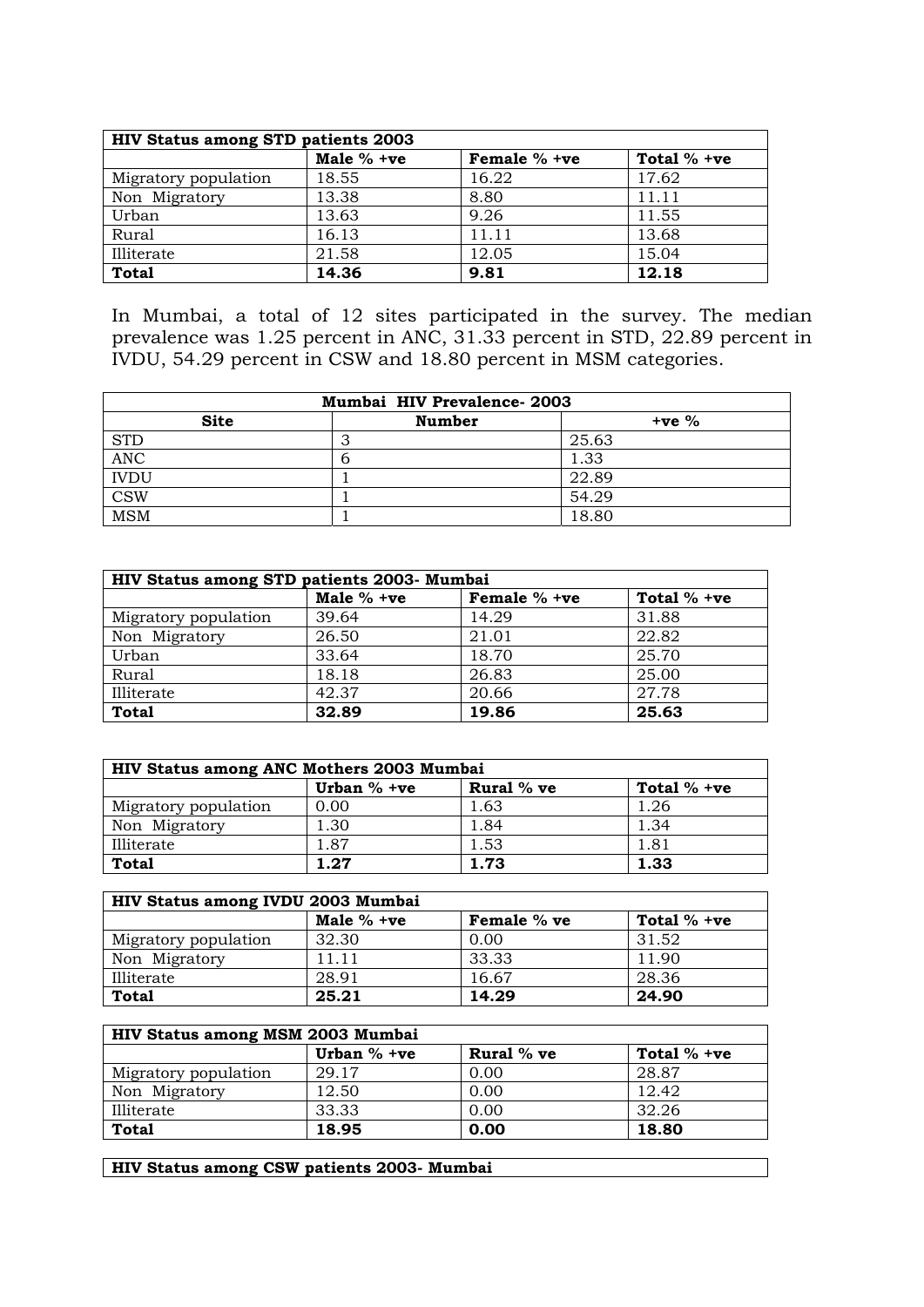|                      | Male $% +ve$ | Female $% +ve$ | Total $% +ve$ |
|----------------------|--------------|----------------|---------------|
| Migratory population | 0.00         | 50.00          | 50.00         |
| Non Migratory        | 0.00         | 54.44          | 54.44         |
| Urban                | 0.00         | 53.25          | 53.25         |
| Rural                | 0.00         | 83.33          | 83.33         |
| Illiterate           | 0.00         | 55.49          | 55.49         |
| <b>Total</b>         | 0.00         | 54.29          | 54.29         |

The socio-demographic profile of those testing positive at these sites shows that among ANC women, rural positivity was more than urban, and higher in non-migrants than migrants. Among the STD patients, Male migrants and female non-migrants were more likely to be positive. HIV percent positivity in the core risk groups of CSW, MSM and IVDU was extremely high, and steadily rising. The report also notes that HIV situation in Mumbai is complicated due to high percentage of in-migration.

| Observed HIV Prevalence levels (%) : 1998 - 2004 |                               |                         |                         |                         |                         |                        |                        |                        |
|--------------------------------------------------|-------------------------------|-------------------------|-------------------------|-------------------------|-------------------------|------------------------|------------------------|------------------------|
| Name of<br>State/UT                              | Number<br>of sites<br>in 2004 | 1998<br>(180)<br>sites) | 1999<br>(180)<br>sites) | 2000<br>(232)<br>sites) | 2001<br>(320)<br>sites) | 2002<br>(384<br>sites) | 2003<br>(455<br>sites) | 2004<br>(670<br>sites) |
| Maharashtra                                      | STD <sub>9</sub>              | 16.00                   | 20.00                   | 18.40                   | 9.20                    | 7.60                   | 10.00                  | 10.40                  |
|                                                  | <b>ANC 35</b>                 | 2.00                    | 2.10                    | 1.12                    | 1.38                    | 1.25                   | 1.25                   | 1.25                   |
| Mumbai                                           | STD <sub>3</sub>              |                         |                         | 33.33                   | 21.06                   | 14.84                  | 18.40                  | 15.65                  |
|                                                  | ANC 6                         |                         |                         | 2.00                    | 2.25                    | 0.75                   | 1.25                   | 1.12                   |
|                                                  | IDU 1                         |                         |                         | 23.68                   | 41.37                   | 39.42                  | 24.80                  | 28.00                  |
|                                                  | MSM <sub>1</sub>              |                         |                         | 23.94                   | 23.60                   | 16.80                  | 18.80                  | 9.60                   |
|                                                  | FSW 1                         |                         |                         | 58.67                   | 52.26                   | 54.50                  | 54.29                  | 44.70                  |

Source: NACO Sentinel Surveillance Report 2003

The figures, above in table clearly shows the status of Mumbai as a High-Risk Area. The HIV prevalence rate among the STD sites in Maharashtra shows a continuous increase from 2002 onwards and is at 10.40 %. The trend in changes for the same in Mumbai is irregular with increase in 2003 to 18.40% from 14.84% and again a decrease in 2004 to 15.65%.

The HIV prevalence rate at ANC sites, both for Maharastra and Mumbai at 1.25% and 1.12% respectively, are also very high and above the dangerous mark of 1% for general population.

#### **Crime against Women:**

'Crimes against women have been increasing over the years, although crimes like rape, molestation and cruelty by husbands decreased marginally during 2001 (NCRB2002). The table regarding 'crime against women' constituting data from 'Crime Record Bureau' shows the number of registered crimes against women in Maharastra till 2000. While the over all crime against women in year 2000 shows the decrease over the cases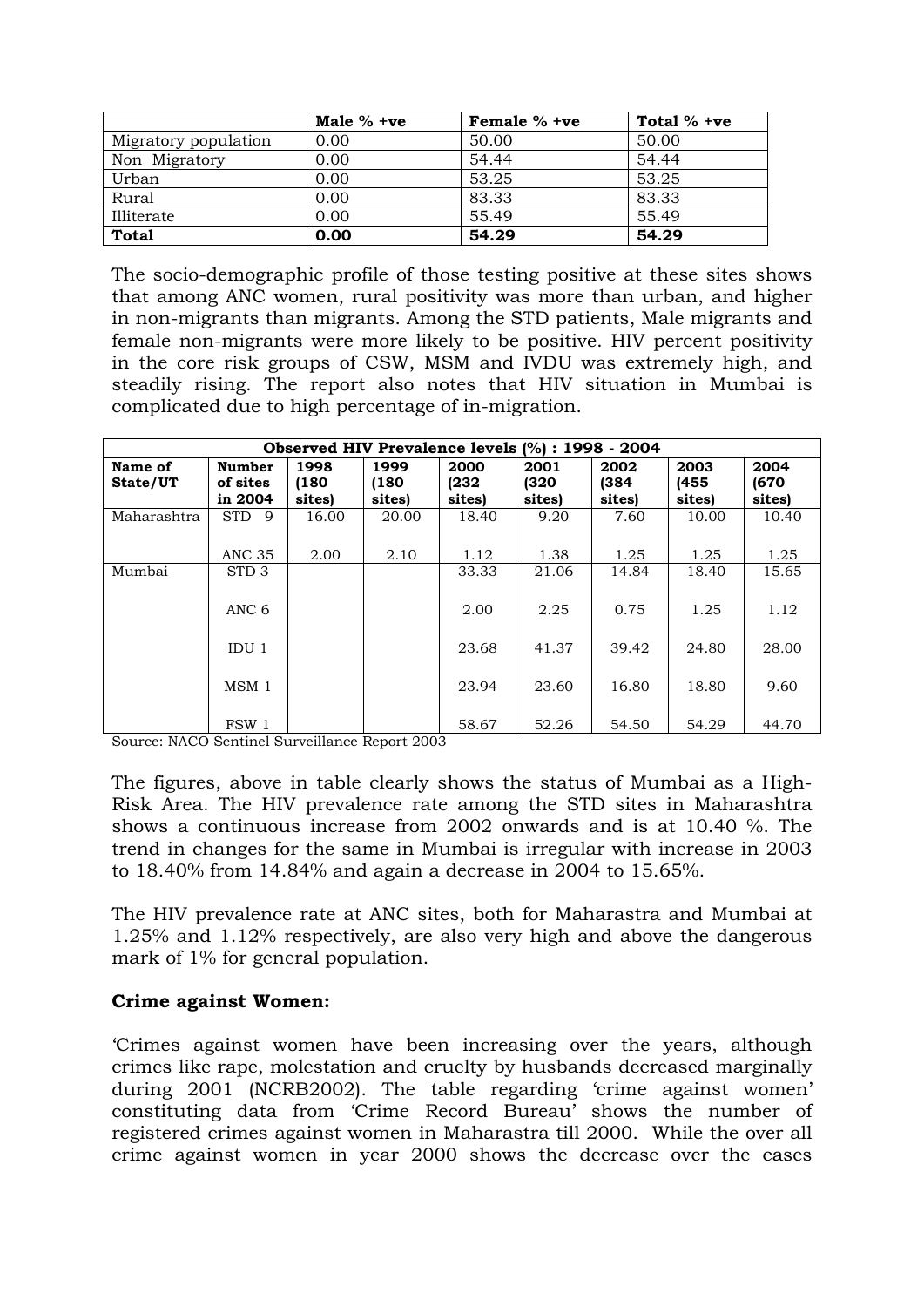|       | <b>Crime against Women</b>                                     |          |                |       |  |  |  |  |
|-------|----------------------------------------------------------------|----------|----------------|-------|--|--|--|--|
| Sr.No | Head                                                           | 1998     | 1999           | 2000  |  |  |  |  |
| 1.    | Rape                                                           | 1155     | 1317           | 1308  |  |  |  |  |
| 2.    | Molestation                                                    | 2941     | 2761           | 2799  |  |  |  |  |
| 3.    | Kidnapping & Abduction                                         | 981      | 1104           | 961   |  |  |  |  |
| 4.    | Eve teasing                                                    | 905      | 1146           | 1222  |  |  |  |  |
| 5.    | Dowry murder by burning                                        | 73       | 62             | 56    |  |  |  |  |
| 6.    | Dowry murder by other means                                    | 54       | 53             | 71    |  |  |  |  |
| 7.    | Dowry attempted to murder by burning                           | 31       | 22             | 25    |  |  |  |  |
| 8.    | Dowry attempted to murder by other means                       | 28       | 18             | 31    |  |  |  |  |
| 9.    | Dowry attempt to commit suicide by burning                     | 32       | 59             | 37    |  |  |  |  |
| 10.   | Dowry attempt to commit suicide by other means                 | 20       | 64             | 82    |  |  |  |  |
| 11.   | Death U/S 304-B IPC by burning                                 | 125      | 97             | 79    |  |  |  |  |
| 12.   | Death U/S 304-B IPC by other means                             | 181      | 137            | 191   |  |  |  |  |
| 13.   | Cruelty by husband or relatives of husband 498-A<br><b>IPC</b> | 7006     | 6352           | 6091  |  |  |  |  |
| 14.   | Abetment of Suicide (victim Women)                             | 1580     | 1552           | 1293  |  |  |  |  |
| 15.   | Importing of girls (up to 21 Years)                            | $\Omega$ | 6              | 20    |  |  |  |  |
| 16.   | <b>ITPA</b>                                                    | 398      | 313            | 149   |  |  |  |  |
| 17.   | Indecent presentation of Women                                 | 150      | $\mathfrak{D}$ | 27    |  |  |  |  |
|       | Total                                                          | 15650    | 15065          | 14442 |  |  |  |  |

registered in year 1999 there has been quantum increase in cases registered for indecent presentation of women.

Only 149 cases were registered under ITPA in Maharashtra in 2000. There was also a decrease in cases related to Kidnapping and Abduction which stood at 961. However, the report on "Trafficking in Women and Children in India" by Mr. P. M. Nair mentions that Maharastra recorded the highest number of reports of the procuring of minors girls in the year 2000. It also mentions that 24,034 female adults were reported missing in 2001 and 1,812 continue to remain missing. Mumbai, Solapur, Nanded, Pune**,**  Osmanabad, Latur, Ahmednagar**,** Thane**,** Beed, Sangli, Parbhani, Satara, Nagpur, Nashik and Ratnagiri have been identified as Districts affected by Trafficking, being areas of supply of women victims of prostitution or centres having red light areas, or networks of Trafficking.

| Reported               | Missing | 1996   | 2001   | Total for 6 | Yearly average | 2001 over  |
|------------------------|---------|--------|--------|-------------|----------------|------------|
| Persons                |         |        |        | years       | for 6 years    | 1996       |
| Female                 | adults  | 7,466  | 8,781  | 48,618      | 8,103          | $18\% (+)$ |
| Maharastra             |         |        |        |             |                |            |
| Female adults India    |         | 20,494 | 24,034 | 1,34,870    | 22,480         | $17\%(+)$  |
| Female adults continue |         | 1,403  | 1,812  | 9,422       | 1,570          | $29\% (+)$ |
| remain<br>to           | missing |        |        |             |                |            |
| Maharastra             |         |        |        |             |                |            |
| Children               | Female  | 4,627  | 6,181  | 32, 935     | 5,452          | $34\%(+)$  |
| adults<br>continue     | to      |        |        |             |                |            |
| remain missing India   |         |        |        |             |                |            |
| Children Maharastra    |         | 14,470 | 14,101 | 83,283      | 13,881         | $3\%(-)$   |
| Children India         |         | 41,410 | 46,347 | 2,66,847    | 44,476         | $12\%(+)$  |
| Children continue to   |         | 2,340  | 2,435  | 14,151      | 2,359          | $4\%(+)$   |
| remain                 | missing |        |        |             |                |            |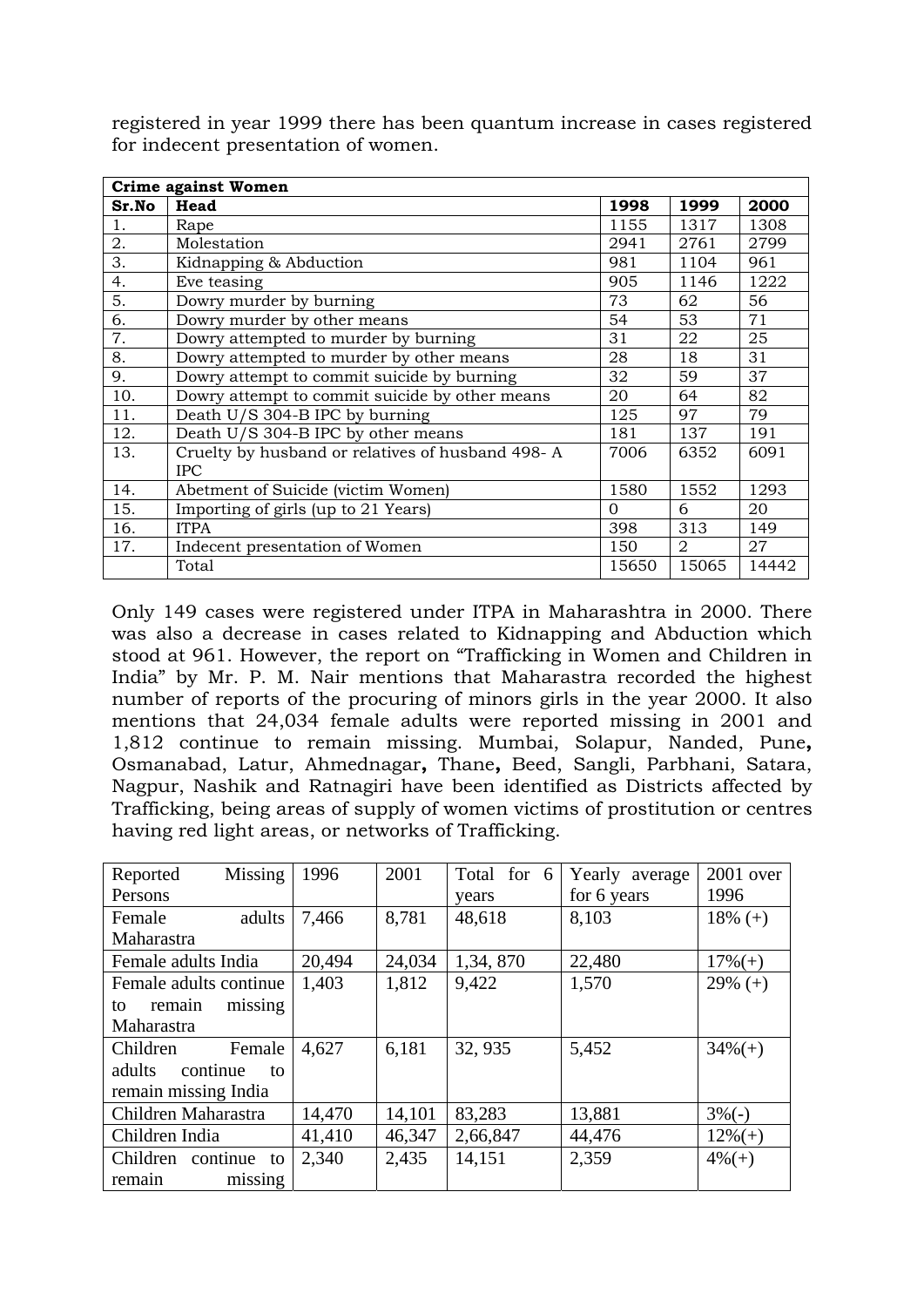| Maharastra                    |                 |        |          |
|-------------------------------|-----------------|--------|----------|
| Children continue to $10,406$ | $10,589$ 66,024 | 11,008 | $2\%(+)$ |
| remain missing India          |                 |        |          |

#### **Human Trafficking:**

The problem of Trafficking in Maharastra is severe and an issue of great national concern. Mumbai is host not only to the Asia's biggest slum due to large scale migration in this financial capital of India but also to the Asia's biggest Red light area where in women and girls are trafficked from more than half of the Indian states as well as from various countries. Number of red light areas in Maharastra, as reported by Mukherjee in 2004 were about 30-40 and there were 24 red light areas in Mumbai alone.

Trafficking of females both major and minor into the red-light area is not the only form of sexual exploitation widely prevalent in the state of Maharastra. Females are trafficked for organized commercial sexual exploitation also in the grab of beauty parlours, massage parlours, friendship clubs, escort services for travellers and tourists, call girl rackets, dance bars, modelling, cinema industry etc. Recently Maharastra government put a ban on dance bar due to commercial sexual exploitation involved in the profession. Sex tourism is also very high in Maharastra and Mumbai along with Goa had made India a favoured destination for paedophilic tourists.

Trafficking of women for commercial sexual exploitation is not the only form of trafficking that occurs. Labour, begging, marriages are other reasons of trafficking of both males and female. The exploitation in these other forms of trafficking is equally abusive in nature in all its forms physical, sexual and drug. According to WISE general secretary Vipula Kadri prevalence of child trafficking is 'extremely high in Maharastra, especially Mumbai, where the annual figure of child abuse is as high as approximately 70,000.'

Mukherjee, in 2004 reports that family tradition is the reason behind 1% of women entering sex work in Maharastra and social customs accounts for 0.4% girls joining the trade. Trafficking of young girls in Maharastra also takes place for religious dedication to temples in the form of Matangi, Devdasi, Jogin. These girls earn their living mostly by providing sexual services to members of temples and community. Government identified 6000 Devdasis in districts of Mumbai, Pune, Solapur, Kolhapur, Sangli, Satara, Osmanabad, Dindhudurg and Nanded. According to NHRC Report 2005, 'in Maharastra Muralis are girls dedicated to God Khandoba in their infancy or early childhood. The main temple of Khandoba is at Jejuri in Pune districts. Another shrine is Pali in Satara district. These dedicated girls are forbidden to become the wedded wife of any man and she usually leads an infamous life earning a livelihood through sex work. Families of these girls take their earnings. Kunbis, mahars, mangs and other lower caste dedicate and make their girls murali. High caste people also dedicate girls to Khandoba by buying them from these lower castes.'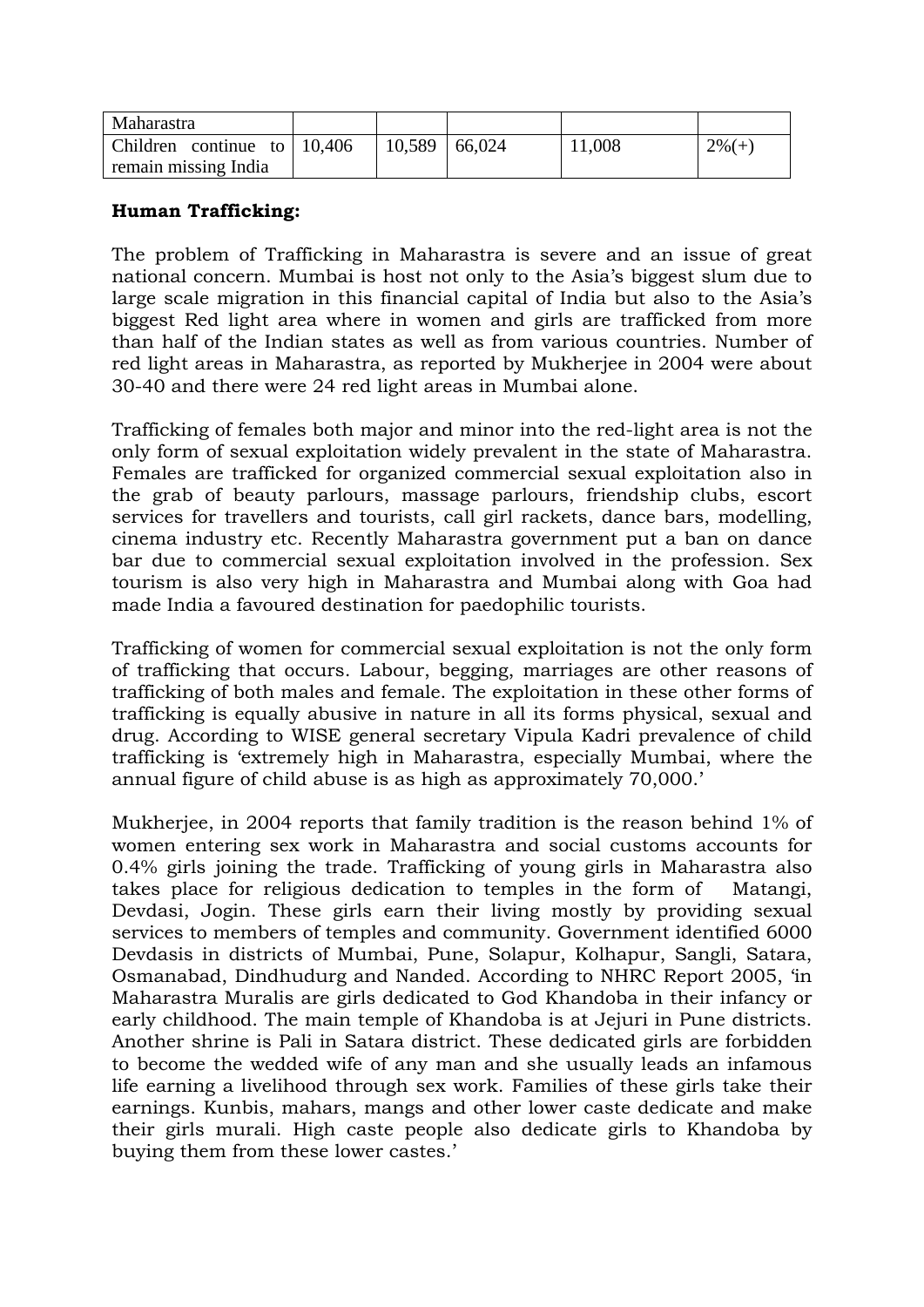The linkages between Trafficking and HIV/AIDS are well recognized and worldwide accepted due to the exploitative nature of the entire phenomenon of trafficking. The victim of trafficking mostly come from poor families and marginalized sections of the society. The helpless state of their existence induces for them the critical vulnerability necessary for trafficking. The phenomenon of trafficking by its very nature further aggravates the already existing vulnerability of the individual and lead to blatant abuse of victims sexually, physically and economically. Trafficked victims whether for sex work or for other exploitative reasons have no safety from any kind of physical, sexual and substance abuse.

Also in Maharastra there are huge numbers of migrants and slum dwellers, who live and survive in severe constrains and are vulnerable against violation of their Rights, abuse and exploitation.

Central Social welfare lists Maharastra as the high supply zone of women in prostitution. In Maharastra, out of 35 districts 26 districts in total have been identified by NHRC Report 2005, Mukerjee Report 2004 and Trafficking in India 2004 Shakti Vahini, were commercial sex work takes place and therefore can be said to be vulnerable to both trafficking for commercial sex work and HIV/AIDS.

| Maharastra trafficking affected Districts. |                  |      |                  |      |                  |
|--------------------------------------------|------------------|------|------------------|------|------------------|
| S.No                                       | <b>Districts</b> | S.No | <b>Districts</b> | S.No | <b>Districts</b> |
| 1.                                         | Pune             | 9.   | Latur            | 17.  | Dhule            |
| 2.                                         | Parbhani         | 10.  | Bid              | 18.  | Amravati         |
| 3.                                         | Ahmednagar       | 11.  | Akola            | 19.  | Wardha           |
| 4.                                         | Ratnagiri        | 12.  | Thane            | 20.  | Osmanabad        |
| 5.                                         | Mumbai           | 13   | Jalgaon          | 21.  | Sangli           |
| 6.                                         | Kolhapur         | 14.  | Nashik           | 22.  | Bhandara         |
| 7.                                         | Nagpur.          | 15   | Solapur          | 23.  |                  |
| 8.                                         | Satara           | 16.  | Aurangabad       | 24.  |                  |

Source: Mukherjee 2004 and NACO.

Mukherjee in 2004 identifies 20 districts of origin and operation for sex workers. The number of place of origin of these women are 197 and number of place of operation are 24.

| Number of Districts of origin and operation of sex workers in Maharastra |                                     |                              |                                  |  |  |  |
|--------------------------------------------------------------------------|-------------------------------------|------------------------------|----------------------------------|--|--|--|
| <b>State</b>                                                             | Number of<br>districts of<br>origin | Number of<br>areas of origin | Number of places of<br>operation |  |  |  |
| Maharastra                                                               | 20                                  | 197                          | 24                               |  |  |  |
| India                                                                    | 378                                 | 1794                         | 1016                             |  |  |  |

Source: Mukherjee 2004.

In total 8 targeted interventions among the commercial sex workers are being run by NACO, through Maharastra Aids Control Society in 5 districts of Pune , Thane, Kolhapur, Parbhani, Latur.

|       | Targeted Interventions in Maharastra with sex workers |        |  |                            |
|-------|-------------------------------------------------------|--------|--|----------------------------|
| S.No. | Districts                                             | Number |  | of Targeted Targeted Group |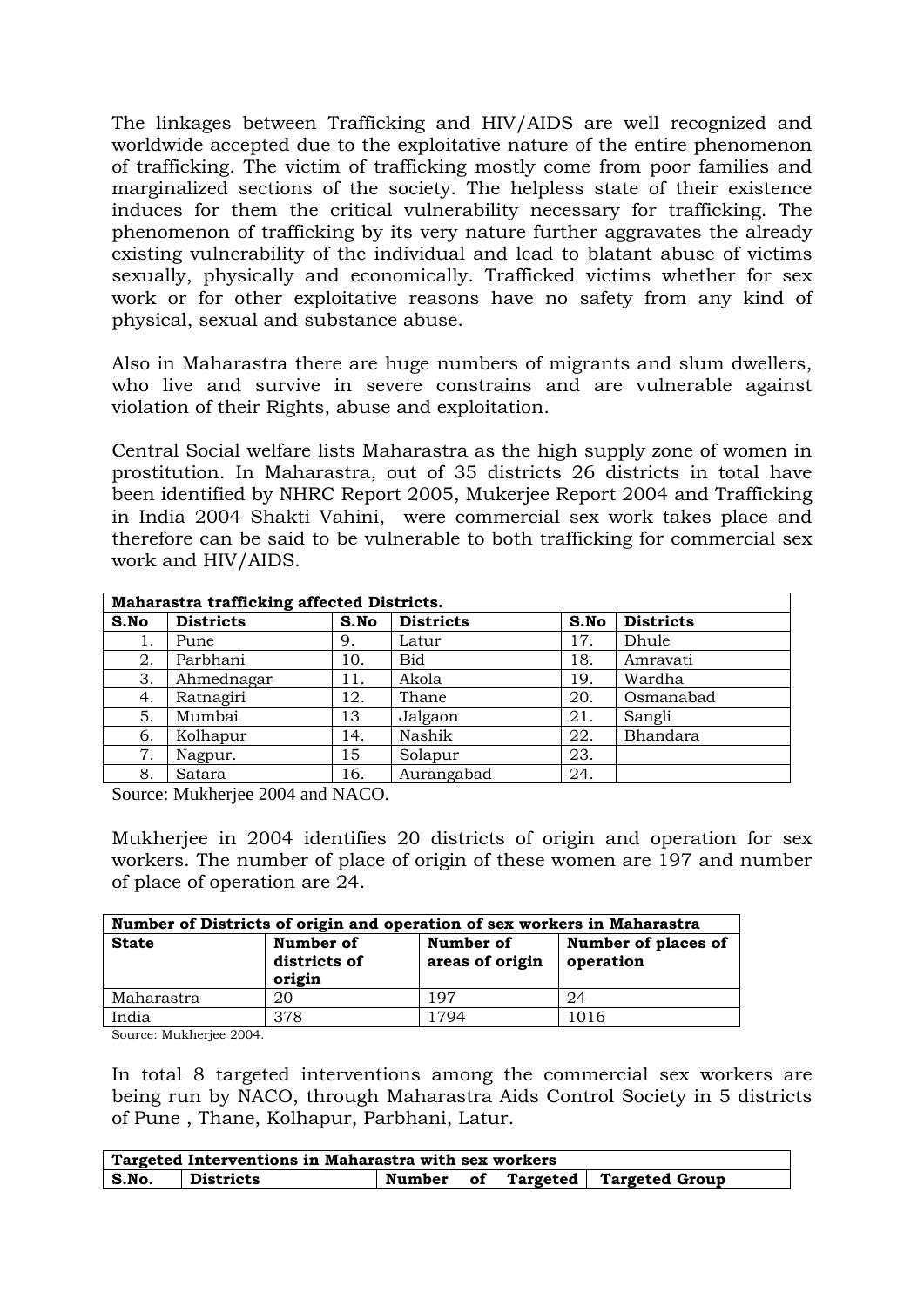|    |          | Intervention |                       |
|----|----------|--------------|-----------------------|
|    | Pune     |              | Commercial Sex Worker |
|    | Thane    |              | Commercial Sex Worker |
|    | Kolhapur |              | Commercial Sex Worker |
|    | Parbhani |              | Commercial Sex Worker |
| 5. | Latur    |              | Commercial Sex Worker |

Source: NACO

The NHRC Report on trafficking identified 60 transit points of trafficking in districts of Mumbai, Solapur, Nanded, Pune, Osmanabad, Latur, Ahmednagar, Thane, Bid, Sangli, Parbani, Satara, Nagpur, Nasik, Ratnagiri. Trafficking in India 2004 a report by Shakti Vahini identified the districts of Belgaun, Bijapur and Kolhapur also in the list of affected districts.

| Trafficking for CSE within Maharastra |                                |  |  |  |
|---------------------------------------|--------------------------------|--|--|--|
| <b>Trafficking to Mumbai from</b>     | Trafficking out from Mumbai to |  |  |  |
| Bid                                   | Akola                          |  |  |  |
| Latur                                 | Amravati                       |  |  |  |
| Solapur                               | Parbani                        |  |  |  |
| Pune                                  | Nanded                         |  |  |  |
|                                       | Sangali                        |  |  |  |

Source: NHRC Report 2005

Women and minor girls for commercial sexual exploitation are brought to Maharastra from several states. Also women are trafficked out of Maharastra to red light areas in different states. The table below shows the places of interstate trafficking to and from Maharastra for commercial sexual exploitation. Trafficking into Maharastra is not restricted to Indian states only. Half of 100,000 girl prostitutes between 10-14in Bombay are from Nepal (Penelope Saunders, "Sexual trafficking and forced trafficking of children, 1998). Trafficking in India Report 2004 by Shakti Vahini, reported trafficking in Maharastra from Egypt, Brazil, Mexico, Azerbezan, Russia & its breakaway states and several European states.

| Interstate trafficking for CSE in & from Maharastra |                  |                            |  |  |  |  |  |
|-----------------------------------------------------|------------------|----------------------------|--|--|--|--|--|
| <b>Trafficking out from</b><br>Trafficking<br>into  |                  | Trafficking<br>from<br>out |  |  |  |  |  |
| Maharastra from                                     | Maharastra<br>to | Maharastra<br>to           |  |  |  |  |  |
| (NHRC Report)                                       | (NHRC Report)    | (Mukherjee)                |  |  |  |  |  |
| Gujarat                                             |                  | Gujarat                    |  |  |  |  |  |
| Rajasthan                                           | Rajasthan        | Rajasthan                  |  |  |  |  |  |
| Punjab                                              |                  |                            |  |  |  |  |  |
| Delhi                                               | Delhi            | Delhi                      |  |  |  |  |  |
| Madhya Pradesh                                      |                  |                            |  |  |  |  |  |
| <b>Uttar Pradesh</b>                                |                  | Uttar Pradesh              |  |  |  |  |  |
| Nepal                                               |                  |                            |  |  |  |  |  |
| Bangladesh                                          |                  |                            |  |  |  |  |  |
| West Bengal                                         | West Bengal      | West Bengal.               |  |  |  |  |  |
| Orissa                                              |                  |                            |  |  |  |  |  |
| Andhra Pradesh                                      | Andhra Pradesh   | Andhra Pradesh             |  |  |  |  |  |
| Tamil Nadu                                          |                  |                            |  |  |  |  |  |
| Karnataka                                           | Karnataka        | Karnataka                  |  |  |  |  |  |
| Kerala                                              |                  |                            |  |  |  |  |  |
| Chandigarh                                          |                  | Chandigarh                 |  |  |  |  |  |
| Assam                                               |                  |                            |  |  |  |  |  |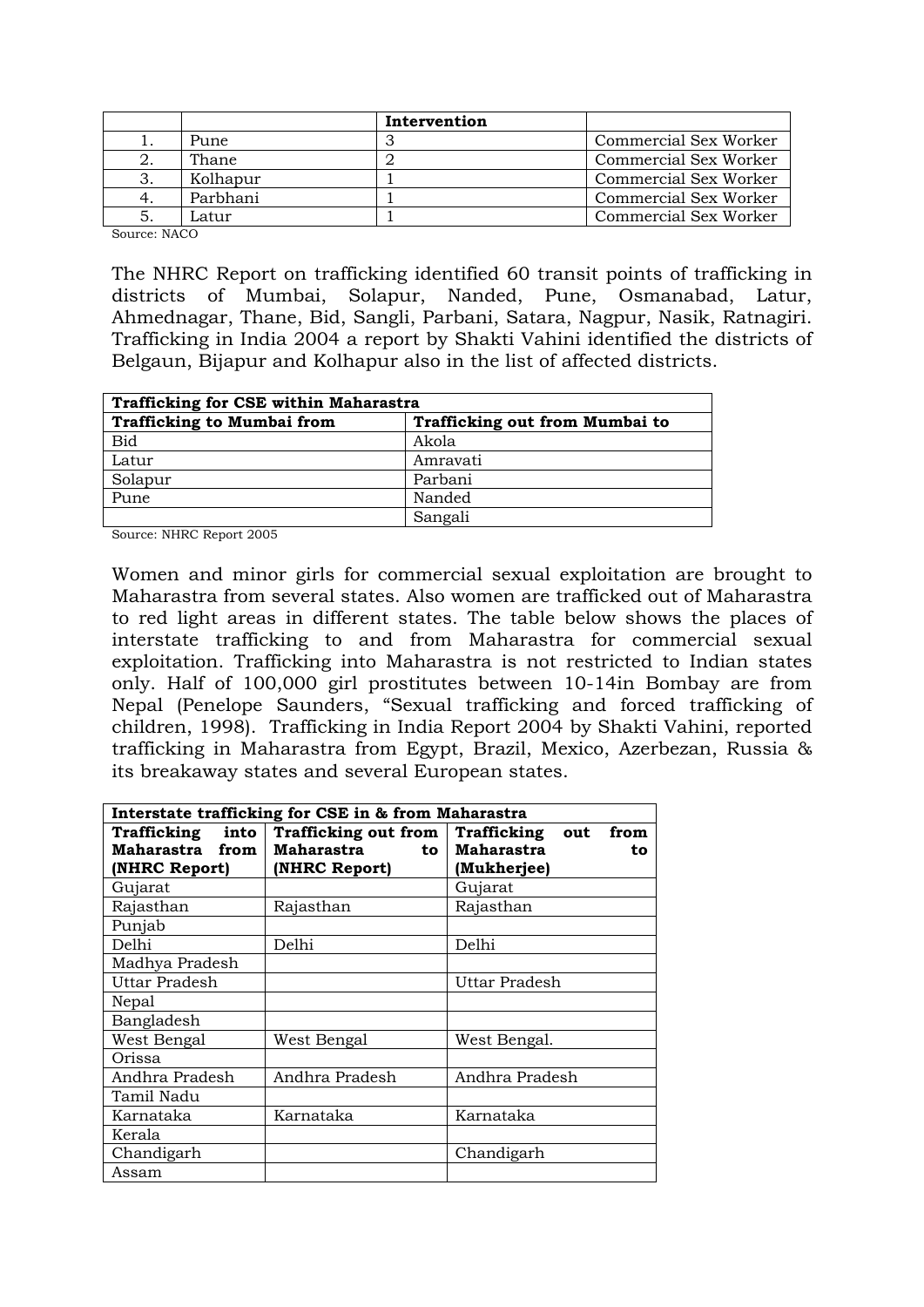| Meghalaya |     |             |
|-----------|-----|-------------|
| Tripura   |     |             |
|           | Goa | Goa         |
|           |     | Daman & Diu |

3.76% of total female population in Maharastra is into commercial sex as against the 2.48% in India. The vulnerability to abuse and exploitation and dangers therefore are much higher for Maharastra in comparison to whole India.

| <b>State</b> | <b>Total</b><br>Female<br>population | Total<br>female 15-<br>$35 \, \text{vrs}$ | <b>Estimated</b><br>number of<br>prostitutes | $%$ of<br>prostitutes |
|--------------|--------------------------------------|-------------------------------------------|----------------------------------------------|-----------------------|
| Maharastra   | 46417977                             | 10676135                                  | 401300                                       | 3.76                  |
| India        |                                      |                                           | 2827534                                      | 2.48                  |

Source: Mukherjee 2004.

The number of women in sex work in according to the latest estimates done in 2004 by Mukherjee in an study supported by Ministry of women and Child Development are around 4 lakhs against 28 lakhs of all India figures. It means that above 14% of the total women in sex work in India are in Maharastra. Human Rights Watch/Asia, rape and Profit 1995- Estimated the numbers of prostitutes in three district of Mumbai, Pune and Nagpur to be 70,000- 100,000, 40,000 and 13,000 respectively.

| Number of women in sex work in Maharastra. |                              |             |                   |          |  |  |  |  |  |
|--------------------------------------------|------------------------------|-------------|-------------------|----------|--|--|--|--|--|
| <b>State</b>                               | Govt. Sources<br><b>NGOS</b> |             | <b>Sex Worker</b> | Average  |  |  |  |  |  |
|                                            |                              |             | groups.           |          |  |  |  |  |  |
| Maharastra                                 | $1.5 - 2$ lakhs              | $5-7$ lakhs | 3.5 lakhs         | 4 lakhs  |  |  |  |  |  |
| India                                      |                              |             |                   | 28 lakhs |  |  |  |  |  |
| -----                                      | $\sim$ $\sim$ $\sim$ $\sim$  |             |                   |          |  |  |  |  |  |

Source: Mukherjee 2004.

Minors are not only at greater risk of being trafficked but also of greater degree of abuse and exploitation and by more people. Thus the vulnerability and dangers for minors are high in comparison to adults. According to Human Rights Watch/Asia, rape and Profit 1995- 30% of women in sex work in Mumbai are below age of 18 years. Mukherjee gives the figure of 25% for minors in sex work in Maharastra. Children, especially the girl child of sex workers and victims of exploitation also are highly vulnerable due to vulnerability of their mothers. In Maharastra the proportion of children per prostitute is 1.71 % and of these the proportion of girl child is 49.7% (Mukherjee-2004)

| <b>State</b> | % of prostitute entry<br>before 18 years of age |
|--------------|-------------------------------------------------|
| Maharastra   | 25.0                                            |
| India        | 35.47                                           |

Source: Mukherjee 2004.

Age distribution profile in the table given below clearly shows that young are more vulnerable as above 90% are below the age of 27 years and almost half are below age of 22.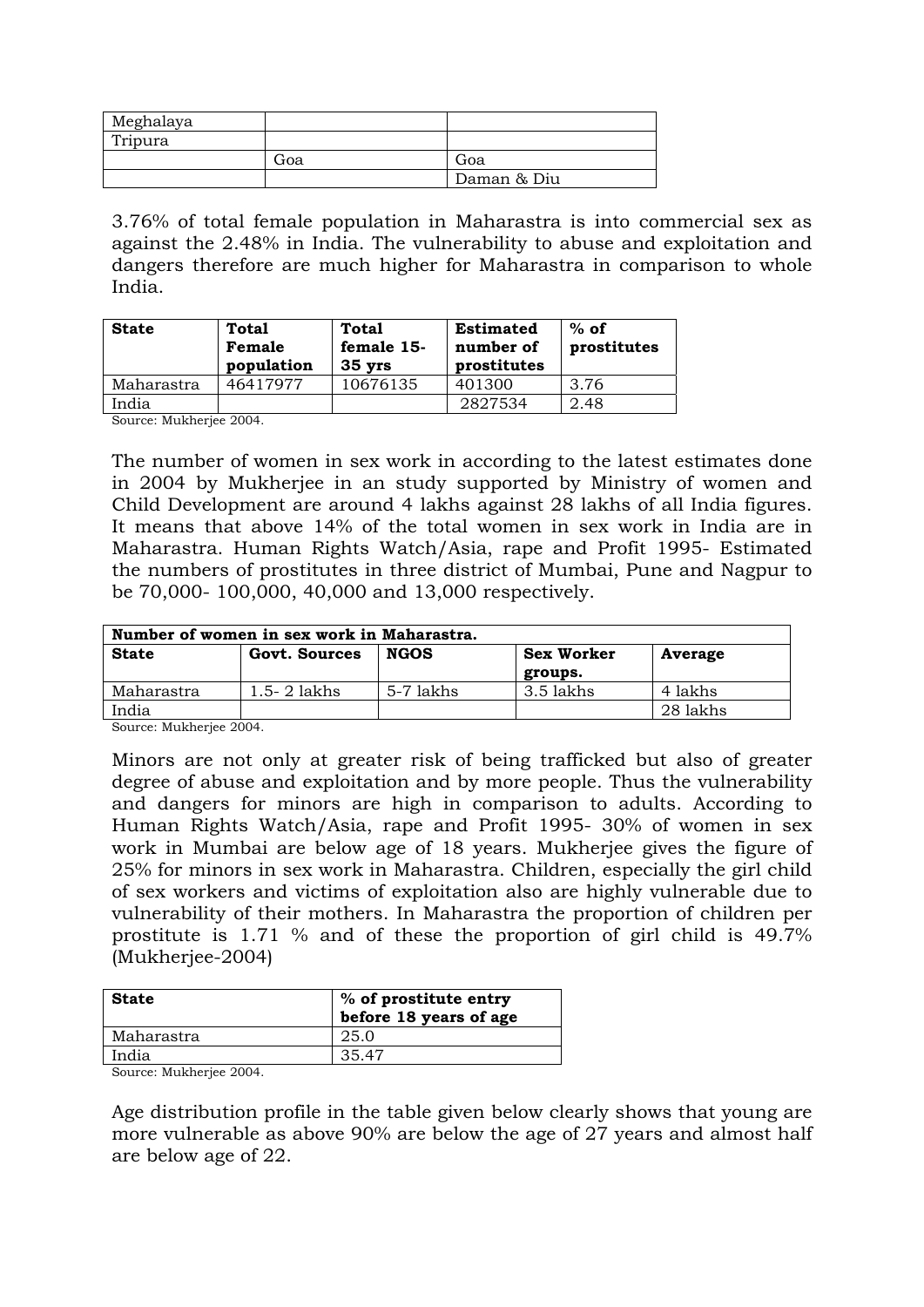| Age profile of women in sex work in Maharastra. |                            |              |                     |            |           |            |  |  |  |  |
|-------------------------------------------------|----------------------------|--------------|---------------------|------------|-----------|------------|--|--|--|--|
| <b>State</b>                                    | $\langle$ 18 $\gamma$ ears | $18-22$ yrs. | $\sqrt{23-27}$ yrs. | 28-32 yrs. | 33-37yrs. | $>38$ vrs. |  |  |  |  |
| Maharastra                                      | 25.00                      | 43.00        | 24.40               | 6.20       | .40       | 0.00       |  |  |  |  |
| India                                           | 35.47                      | 35.98        | 19.79               | 6.78       |           | 0.28       |  |  |  |  |
| ______<br>-----                                 | - - - -                    |              |                     |            |           |            |  |  |  |  |

Source: Mukherjee 2004.

Economical marginalization is the prime reason behind the trafficking of women and children. Poverty coupled with unemployment and illiteracy accounts for the major reasons behind women being in sex work and continuing into it. 68.25 % of the women who are in sex work in Maharastra are illiterate with little. Illiterate status of women not only makes her vulnerable to get trafficked but also reduces the chances of her coming out of it. It also increases the dangers of HIV/AIDS for her as well as for others.

As shown in the tables below 83.20% of women in sex work in Maharastra are into it due to economic distress and lack of other options. 57.26% of women trafficked in sex work reported their fathers income to be below Rs. 1000 per month, another 38.59% have income in between Rs. 1000- 3500 per month. Thus total 95.85% women who entered sex work belong to families where in the income of father was not more than Rs. 3500 per month.(Mukherjee- 2004)

| Major causes of Sex work in % |                                                  |               |                     |  |  |  |  |  |  |
|-------------------------------|--------------------------------------------------|---------------|---------------------|--|--|--|--|--|--|
| Economic<br>distress          | Family<br>tradition                              | Social custom | <b>Displacement</b> |  |  |  |  |  |  |
| 83.20                         | 00.1                                             | 0.40          | 0.60                |  |  |  |  |  |  |
| 61.67                         | 12.36                                            | 3.39          | . 02                |  |  |  |  |  |  |
|                               | $\mathcal{L}_{\text{OIPOO}}$ , Multhoriae $9004$ |               |                     |  |  |  |  |  |  |

Source: Mukherjee 2004.

| Reasons for continuance |         |              |                   |  |  |  |  |  |  |
|-------------------------|---------|--------------|-------------------|--|--|--|--|--|--|
| <b>State</b>            | Poverty | Unemployment | <b>Illiteracy</b> |  |  |  |  |  |  |
| Maharastra              | 55.20   | 10.20        | 0.00              |  |  |  |  |  |  |
| India                   | 44.14   | 7.89         | 5.62              |  |  |  |  |  |  |

Source: Mukherjee 2004.

| Reasons for continuance |                    |        |                      |                                     |  |  |  |  |  |
|-------------------------|--------------------|--------|----------------------|-------------------------------------|--|--|--|--|--|
| <b>State</b>            | Social<br>attitude | Stigma | Family<br>acceptance | Lack of<br>proper<br>rehabilitation |  |  |  |  |  |
| Maharastra              | 0.80               | .20    | 0.20                 | 0.40                                |  |  |  |  |  |
| India                   | 2.18               | 2.95   | 8.37                 | -74                                 |  |  |  |  |  |

Source: Mukherjee 2004.

As shown in the table social attitude, social stigma and lack of proper rehabilitation also increases the vulnerability and accounts for the reason behind 2.4% women continuing to be exploited in profession. In Maharastra there are in total number of homes for women- 59 of these 3 are protective homes-, 37 are short stay homes and 19 are destitute homes.

| <b>Maharastra District HDI Indicators</b> |                 |                    |      |                      |        |  |  |  |  |
|-------------------------------------------|-----------------|--------------------|------|----------------------|--------|--|--|--|--|
| S. NO.                                    | <b>District</b> | <b>HDI</b><br>2000 | Rank | HDI<br><b>Status</b> | Total% |  |  |  |  |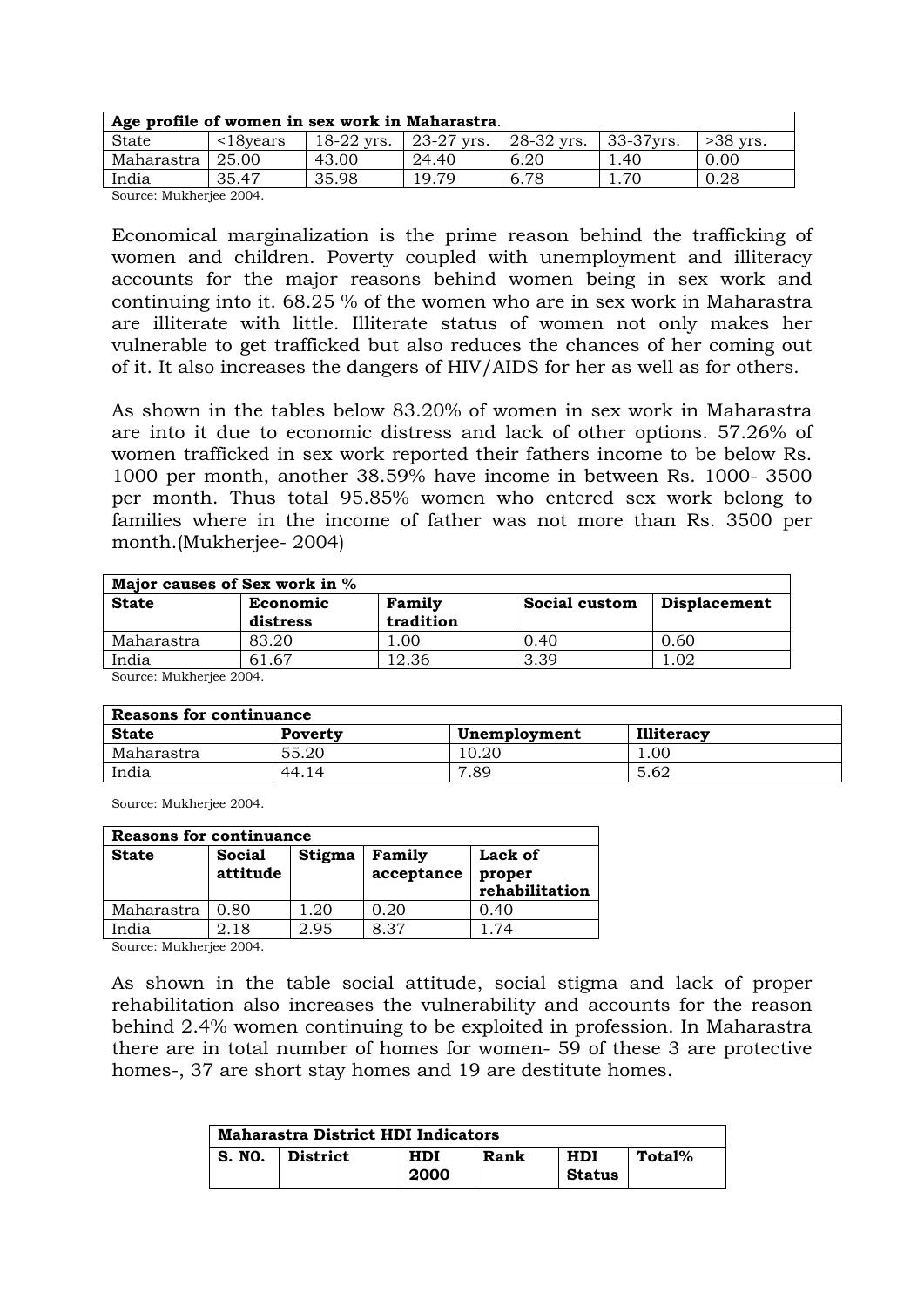| 1.  | Mumbai      | 1.00              | $\overline{2}$  | High      | 86.82 |
|-----|-------------|-------------------|-----------------|-----------|-------|
| 2.  | Mumbai sub- | 1.00              | $\overline{1}$  | High      | 87.14 |
|     | urban       |                   |                 |           |       |
| 3.  | Thane       | 0.82              | 3               | High      | 81.00 |
| 4.  | Raigad      | $\overline{0.70}$ | 6               | High      | 77.32 |
| 5.  | Ratnagiri   | 0.44              | 22              | Low       | 75.35 |
| 6.  | Sindhudurg  | 0.60              | 9               | High      | 80.52 |
| 7.  | Nashik      | 0.51              | 13              | Mediu     | 75.10 |
|     |             |                   |                 | m         |       |
| 8.  | Dhule       | 0.36              | $\overline{30}$ | Low       | 72.08 |
| 9.  | Nandurbar   | 0.28              | 32              | Low       | 56.06 |
| 10. | Jalgaon     | 0.50              | 14              | Mediu     | 76.06 |
|     |             |                   |                 | m         |       |
| 11. | Ahmednagar  | 0.57              | 11              | Mediu     | 75.82 |
|     |             |                   |                 | m         |       |
| 12. | Pune        | 0.76              | $\overline{4}$  | High      | 80.78 |
| 13. | Satara      | 0.59              | 10              | High      | 78.52 |
| 14. | Sangli      | 0.68              | $\overline{7}$  | High      | 76.70 |
| 15. | Solapur     | 0.48              | $\overline{17}$ | Low       | 71.50 |
| 16. | Kolhapur    | 0.64              | 8               | High      | 77.23 |
| 17. | Aurangabad  | 0.57              | 12              | Mediu     | 73.63 |
|     |             |                   |                 | ${\rm m}$ |       |
| 18. | Jalna       | 0.27              | 33              | Low       | 64.52 |
| 19. | Parbhani    | 0.43              | 24              | Low       | 67.04 |
| 20. | Hingoli     | 0.43              | 25              | Low       | 66.86 |
| 21. | <b>Beed</b> | 0.47              | 18              | Low       | 68.48 |
| 22. | Nanded      | 0.37              | 29              | Low       | 68.52 |
| 23. | Osmanabad   | 0.38              | 28              | Low       | 70.24 |
| 24. | Latur       | 0.47              | 19              | Low       | 72.34 |
| 25. | Buldhana    | 0.41              | 27              | Low       | 76.14 |
| 26. | Akola       | 0.44              | 23              | Low       | 81.77 |
| 27. | Washim      | 0.36              | 31              | Low       | 74.03 |
| 28. | Amaravati   | 0.50              | 15              | Mediu     | 82.96 |
|     |             |                   |                 | m         |       |
| 29  | Yavatmal    | 0.22              | 34              | Low       | 74.06 |
| 30. | Wardha      | 0.49              | 16              | Mediu     | 80.50 |
|     |             |                   |                 | m         |       |
| 31. | Nagpur      | 0.71              | 5               | High      | 84.15 |
| 32. | Bhandara    | 0.46              | 20              | Low       | 78.68 |
| 33. | Gondia      | 0.46              | 21              | Low       | 78.65 |
| 34. | Chandrapur  | 0.41              | 26              | Low       | 73.07 |
| 35. | Gadchiroli  | 0.21              | 35              | Low       | 60.29 |
|     | Maharastra  | 0.58              |                 |           | 76.9  |

Source: UNDP Maharastra HDR 2002.

HDI Human Development Index AIL- Achievement indices in literacy

#### **A glance into the vulnerability status of districts.**

Maharastra along with being a leading state in 'Human Trafficking', also leads among several major states in India in 'high HIV prevalence' and has remained the cause of increasing national concerns. According to NACO, there were 13,747 cases of AIDS reported till 31st July 2005. However, unofficial estimates peg the figure at 7.47 lakh (persons infected with HIV)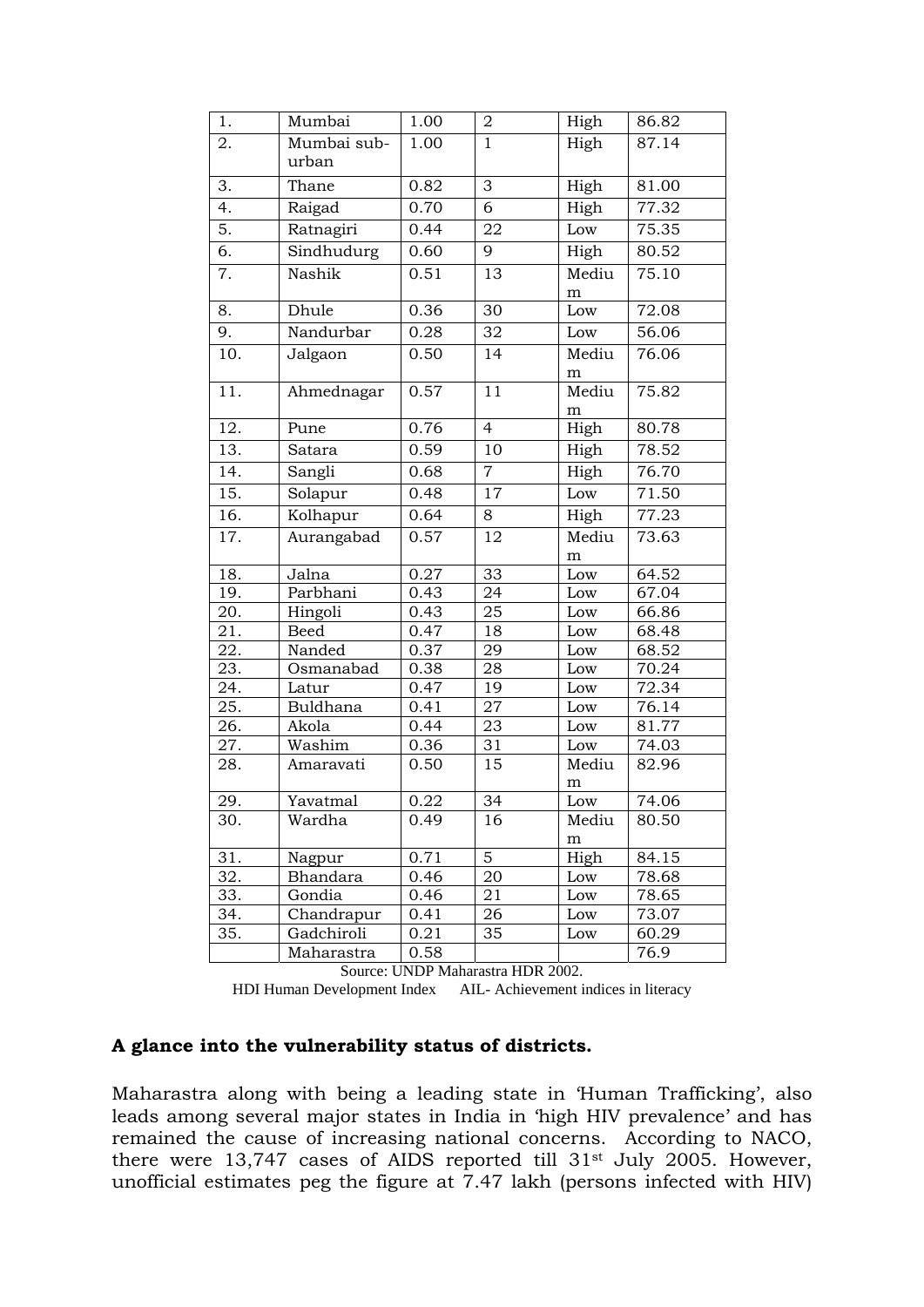making it stand, second only after Tamil Nadu, in the country. The HIV prevalence and its progressive increase from year 1998 to 2004 are shown in the table below.

| <b>District</b>   | HDI           |         |            | Child      | Percentage  |                       | RTI/STI        | aware         | <b>AIDS</b> | HIV/AIDS   | Trafficking |
|-------------------|---------------|---------|------------|------------|-------------|-----------------------|----------------|---------------|-------------|------------|-------------|
|                   | <b>Status</b> |         | <b>Sex</b> | <b>Sex</b> | of Literacy |                       | Prevalence     | of AIDS       |             | Prevalence | affected /  |
|                   |               |         | Ratio      | Ratio      |             | <b>RCH</b>            |                |               |             |            | vulnerable  |
|                   |               | poverty | 2001       | 2001       |             | Rank                  |                |               |             |            | distrcts    |
| Mumbai +          | High          |         | Low        | low        | High        |                       | High           | High          | High        | High       |             |
| Mumbai sub-       |               |         |            |            |             |                       |                |               |             |            |             |
| urban             |               | N.A     |            |            |             | High-M                |                |               |             |            | Yes         |
| <b>Thane</b>      | High          | High    | low        |            | High        | High-M                | High           | Low           | High        | High       | yes         |
| Raigad            | High          | Medium  |            |            | High        | Medium-               | High           | Low           | High        | Medium     |             |
| Ratnagiri         | Low           | High    | 1135       |            | High        | High-M                | Medium         | Low           | low         | High       | Yes         |
| Sindhudurg        | High          | High    | 1077       |            | High        | High-M                | Medium         | Low           | low         | Low        | Yes         |
| <b>Nashik</b>     | Medium        | High    | Low        |            | High        | $Low-M$               | High           | Low           | low         | High       | Yes         |
| <b>Dhule</b>      | Low           | High    | 945        | low        | High        | $Low-M$               | High           | Low           | low         | High       |             |
| <b>Nandurbar</b>  | Low           | High    | 975        |            | Low         | N.A                   |                |               |             | High       |             |
| Jalgaon           | Medium        | High    | low        | low        | High        | $Low-M$               | High           | Low           | low         | High       | Yes         |
| <b>Ahmednagar</b> | Medium        | Medium  | 941        | low        | High        | Medium                | High           | Medium        | low         | High       | Yes         |
| Pune              | High          | Low     | low        | low        | High        | High-M                | High           | Medium        | High        | High       | Yes         |
| <b>Satara</b>     | High          | Low     | 995        | low        | High        | High-M                | High           | Medium        | High        | High       | Yes         |
| <b>Sangli</b>     | High          | Low     | 957        | low        | High        | High-M                | High           | Medium        | High        | High       | Yes         |
| <b>Solapur</b>    | Low           | Medium  | 937        | low        | High        | Medium-               | High           | Low           |             | High       | yes         |
| <b>Kolhapur</b>   | High          | Low     | 949        | low        | High        | Medium-               | High           | Medium        | High        | High       | yes         |
| <b>Aurangabad</b> | Medium        | Medium  | low        | low        | High        | Low                   | High           | Low           | Medium      | High       | Yes         |
| Jalna             | Low           | Medium  | 952        | low        | Medium      | Low                   | High           | Low           | low         | Medium     |             |
| Parbhani          | Low           | High    | 957        | low        | Medium      | Low                   | High           | Low           | low         | High       | Yes         |
| Hingoli           | Low           | N.A     | 953        | 935        | Medium      | N.A                   | $\overline{a}$ | $\sim$ $\sim$ |             | Low        |             |
| <b>Beed</b>       | Low           | Medium  | low        | low        | Medium      | $Low-M$               | High           | Low           | low         | High       | Yes         |
| <b>Nanded</b>     | Low           | High    | 943        |            | Medium      | $_{\rm Low\text{-}M}$ | High           | Low           | low         | High       | Yes         |
| <b>Osmanabad</b>  | $_{\rm Low}$  | Medium  | low        | low        | High        | $Low-M$               | High           | Low           | low         | Low        | Yes         |
| <b>Latur</b>      | Low           | Medium  | 934        | low        | High        | Low-M                 | High           | Low           | low         | High       | Yes         |
| <b>Buldhana</b>   | Low           | High    | 946        | low        | High        | Low                   | High           | Low           | low         | Low        |             |
| <b>Akola</b>      | Low           | High    | 938        | 936        | High        | $Low-M$               | High           | Low           | High        | Medium     | Yes         |
| <b>Washim</b>     | Low           | High    | 939        | low        | High        | N.A                   |                |               |             |            |             |
| Amaravati         | Medium        | High    | 940        |            | High        | $Low-H$               | High           | Low           | low         | Low        | Yes         |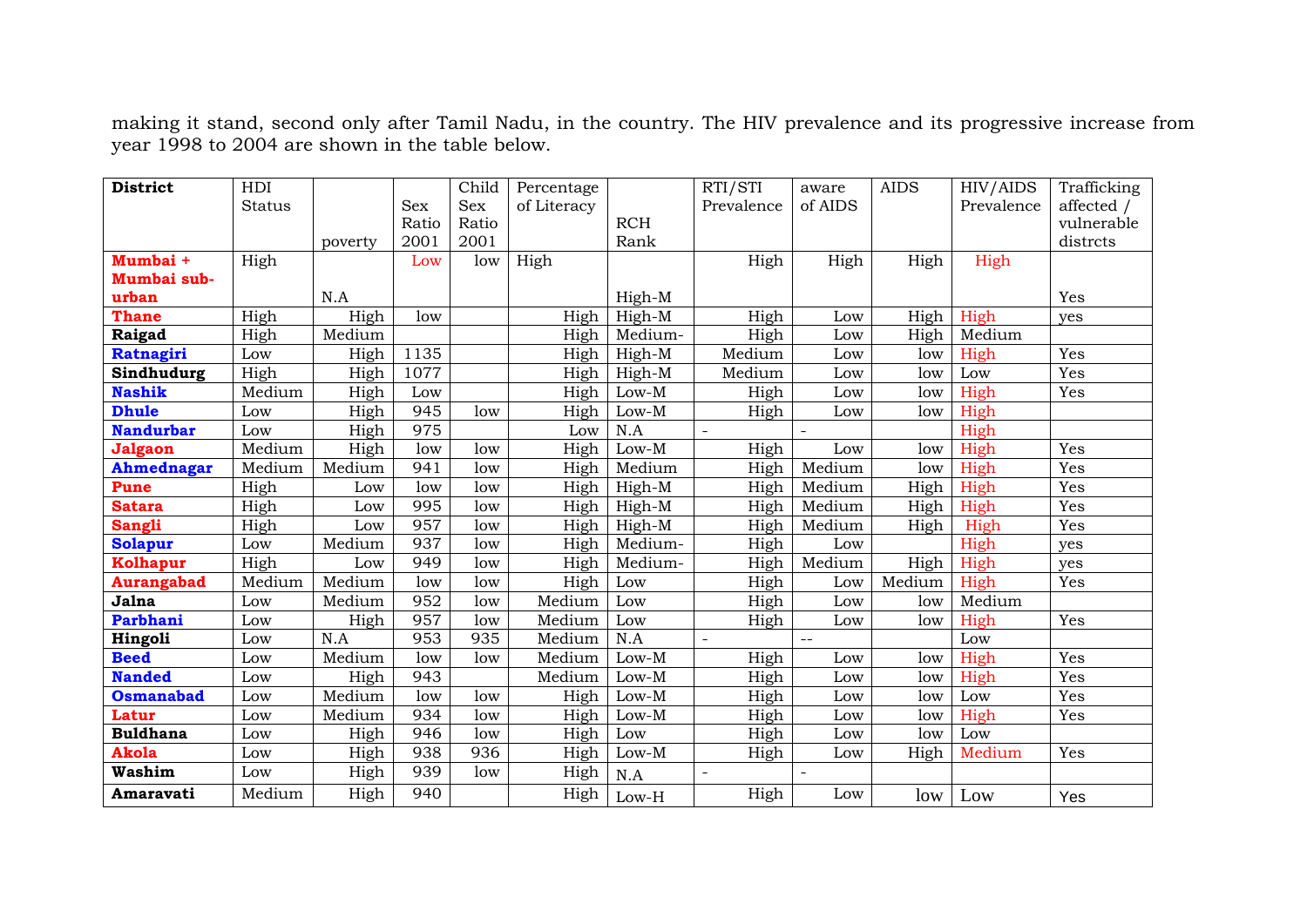| <b>Yavatmal</b>   | Low              | High | 942  | High   | Medium- | High | LOW              | low  | High   |     |
|-------------------|------------------|------|------|--------|---------|------|------------------|------|--------|-----|
| <b>Wardha</b>     | Medium           | High | 936  | High   | High-L  | High | LOW              | low  | Low    | Yes |
| <b>Nagpur</b>     | High             | High | 933  | High   | High-M  | High | LOW              | low  | High   | Yes |
| <b>Bhandara</b>   | Low              | High | 982  | High   | $Low-M$ | High | L <sub>0</sub> W | low  | High   | Yes |
| Gondia            | Low              | N.A  | 1005 | High   | N.A     |      |                  |      | Low    |     |
| <b>Chandrapur</b> | LOW              | High | 961  | High   | High-L  | High | LOW              | High | High   |     |
| Gadchiroli        | L <sub>0</sub> W | High | 976  | Medium | High-L  | High | 10W              | low  | Medium |     |

The table gives a comparative glance of value/rank of districts on different indicators reflecting the vulnerability of population to trafficking and HIV/AIDS. The indicators in table reflect the vulnerability for the specific areas they cover. The Human Development Index (HDI) value and rank based on literacy, mean years of schooling, IMR and Per Capita District Domestic Product at constant prices (1993–94) for the year 1998–99 has been taken from the Maharashtra Human Development Report, 2002.

There is a correlation found between low HDI and vulnerability to trafficking. People with low income are much under compulsion to migrate in unsafe manner and prone to the dangers of being trafficked. People with no education are in greater risk to fall in the webs of trafficking, unsafe migration, abuse and exploitation in comparison to educated population and are also in greater risk of health hazards and sufferings. The health risk is further aggravated in case of those who have no access to health structures and services.

In contrast it is to be noted that districts with a better HDI are those to which people migrate and are trafficked. These are the districts also which are showing steady rate of increasing HIV infections. Mumbai, ranked 2nd and sub-urban Mumbai ranked 1<sup>st</sup> in terms of HDI are also leading in the number of HIV infections and AIDS cases in the state. Thane, Pune, Nagpur, Satara, Sangli, Kolhapur – all of which are within the first ten districts in terms of HDI, are marked as AIDS hotspots by NACO and are also the destination areas of trafficking and centers of large scale inmigration. The percentage of families below poverty line to denotes the economic vulnerability of people who are then left with no alternative but to migrate to better cities and also have less access to the systems of health care.

The HDI ranking of districts (Human Development Report of Maharashtra) is helpful in understanding the status of those districts which particularly need more attention in terms of vulnerability.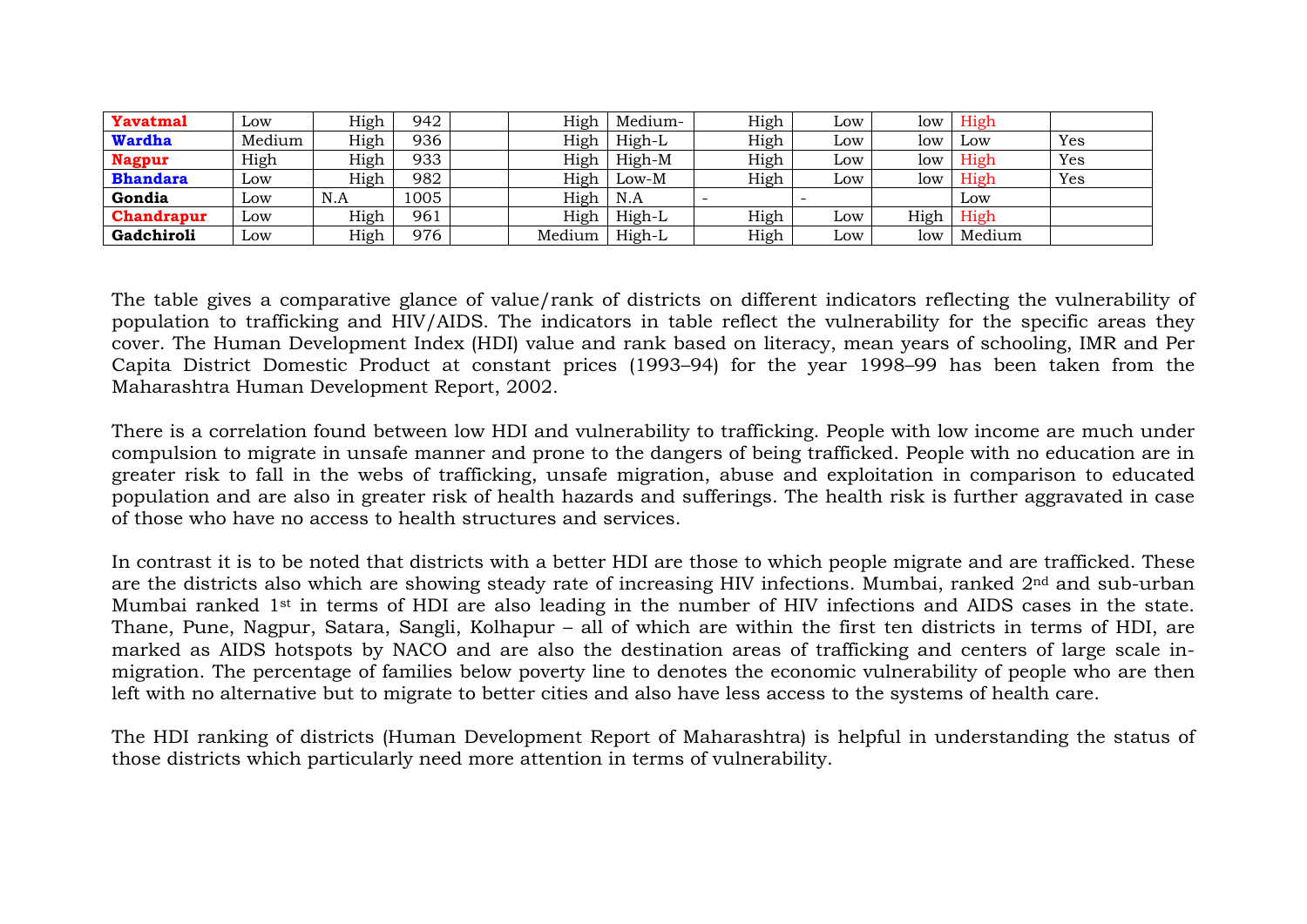While AIDS-affected districts show better HDI rankings, it is the districts with low ranking which are actually the source of migrants as well as 'trafficked persons' to such cities. The HIV surveillance sites, Mumbai and sub-urban Mumbai, Thane, Pune, Satara, Sangli and Nagpur which have been marked as "HIV Hotspots" by NACO are also which constitute the topmost HDI Ranking among districts, scoring high in terms on literacy, health, work participation and living standards. In such an understanding, they are the 'cities' of Maharashtra, well-nurtured hubs of economic activity. It is such an environment of work-opportunities which brings a large number of in-migrants to these cities, either due to poverty in their own home towns and villages or due to hopes generated by a false work-contract. This, as is widely known also gives rise to an increasing demand of 'trafficked girls'.

On the other hand, districts with low HDI do not necessarily lead to outmigration. For example, Gadchiroli, with an HDI ranking of 35, and a literacy ranking of 34 (in a state of 35 districts) does not constitute a large source of migrants. This is due to the large ST Population in the district (38.70%, TABLE 2), which is as yet not ready to move to cities. It is districts with an average or below average HDI Ranking which form the major chunk of out-migrants. Districts with average literacy ranking are coloured for being more susceptible to out-migration and thus more likely to be entry points for HIV crossing over from the High Risk population to Low risk groups.

The sex ratio is an important indicator of gender inequality and of the status of women in that society or how safe the women are or how they are likely to be treated. It is found that the destination centres of trafficking are the areas where sex ratio is low especially the urban cities of Maharashtra. One reason of the skewed sex ratio of these cities is the large number of male inmigrants from rural areas and the imbalance in number of women in these cities puts the female population especially the poor and marginalized one at greater risk of abuse and exploitation. The districts such as Ratnagiri and Sindhudurg showing sex ratio of more than 1000 are also vulnerable points for trafficking as source districts.

The child sex ratio is one of the first indicators of violence against women – against the female unborn child. Semi-urban districts like Jalgaon, Ahmednagar, Satara, Sangli, Kolhapur, Solapur, Aurangabad and Dhule – shows a dangerously low child sex ratio. All these districts have more than 70 percent literacy, a fact that raises concern and ask for changes in strategies in respect to the relation between development and women. It is also seen that increasing literacy does not necessarily co-relate with knowledgeable or safe behavior. Most districts with a good literacy rate are those which rank high on HIV/AIDS infections. These districts also have a High-Medium RCH ranking.

It is seen that Urban districts like Mumbai, Thane, Pune, Nagpur, Satara and Sangli show comparatively better ranking in RCH Indicators. However, most districts do not show a consistent high ranking or low ranking on all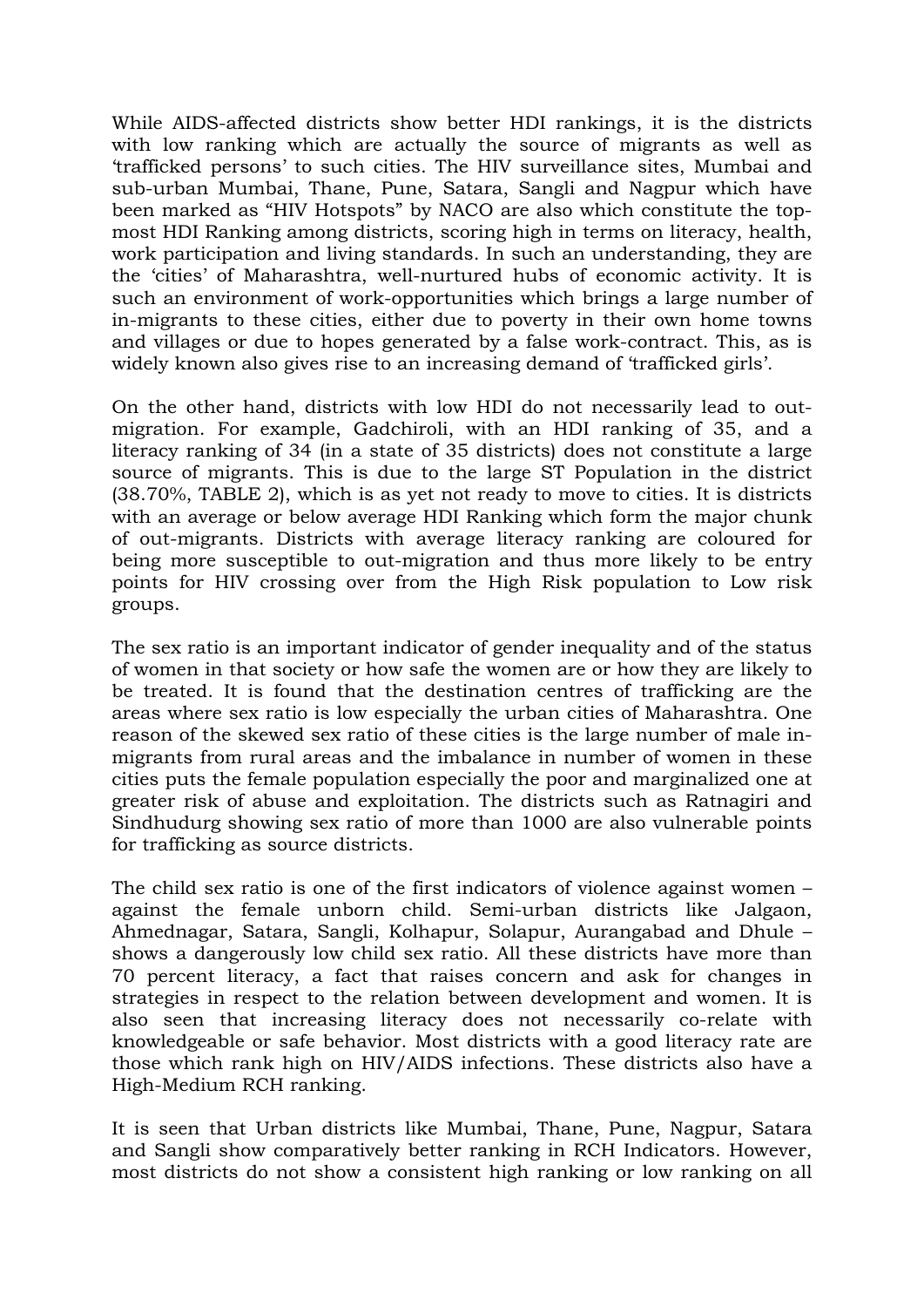indicators. A cumulative RCH ranking based on 7 main RCH indicators– Percentage of girls married below age 18 years, Percentage of women receiving complete ANC, Percentage of Institutional deliveries, Percentage of rural women visited by ANM, Percentage of Current Users of Contraception, Percentage of Children receiving no vaccination and Infant Mortality Rate had been used to show High (Good) or Low (Bad) performance. The overall ranking was averaged by its most dominant ranking. If a district ranked Medium on 4 indicators and High on 3 indicators, it is marked Medium-H, if a district ranked High on most indicators and Low on the rest, it is marked High-L. Thus, the difference between a High and High-L district is taken into account besides achieving an overall rank.

Women and Men responding positive to at least 1 infection of RTI/STI had been used separately to asses the level of RTI infections. This data is seen corresponding with the percentage of AIDS awareness, the level of awareness of STIs . The number of AIDS cases and AIDS deaths makes it clear that though Chandrapur, Kolhapur and Solapur have not been marked as AIDS hotspots by NACO, they are nevertheless AIDS affected districts. The HIV prevalence rate at most of NACO sentinel sites at ANC centres across Maharashtra has crossed the 1% mark, showing that the epidemic has crossed over into the general population. To cover the districts which also act as transit routes and destinations of trafficked children and women besides those districts which are mainly the source areas, they have been termed as "Trafficking affected Districts."

It is clearly seen that there is a high correlation between 'backward' districts and 'trafficking affected districts.

On the basis of these different variables, 25 districts fall into the category of 'risk-prone' and 'affected districts'. While Mumbai and sub-urban Mumbai, Thane, Jalgaon, Pune, Satara, Sangli, Kolhapur, Aurangabad, Latur, Akola, Yavatmal, Nagpur and Chandrapur (marked in red) are already affected districts which need concentrated and large scale interventions, the districts of Ratnagiri, Nashik, Dhule, Nandurbar, Ahmednagar, Solapur, Parbhani, Beed, Nanded, Osmanabad, Wardha and Bhandara (marked in blue) have been denoted as 'high risk areas' where timely and effective intervention may help in controlling the crime of trafficking and slowing the epidemic of AIDS.

Mumbai, Thane, Pune, Satara, Sangli, Aurangabad are known trafficking destinations in the state, while it has also been seen that many girls and women are trafficked from Latur, Akola, Kolhapur, Yavatmal, Chandrapur. The later group of districts also are root villages of many migrated workers. They are also characterised by a low RCH ranking, comparatively higher levels of literacy and their proximity to the major cities. All of them show epidemic levels of HIV/AIDS prevalence rates. Their dual importance in both fields – of Trafficking and HIV – is a clear indicator of the inter-linkages between Trafficking and HIV.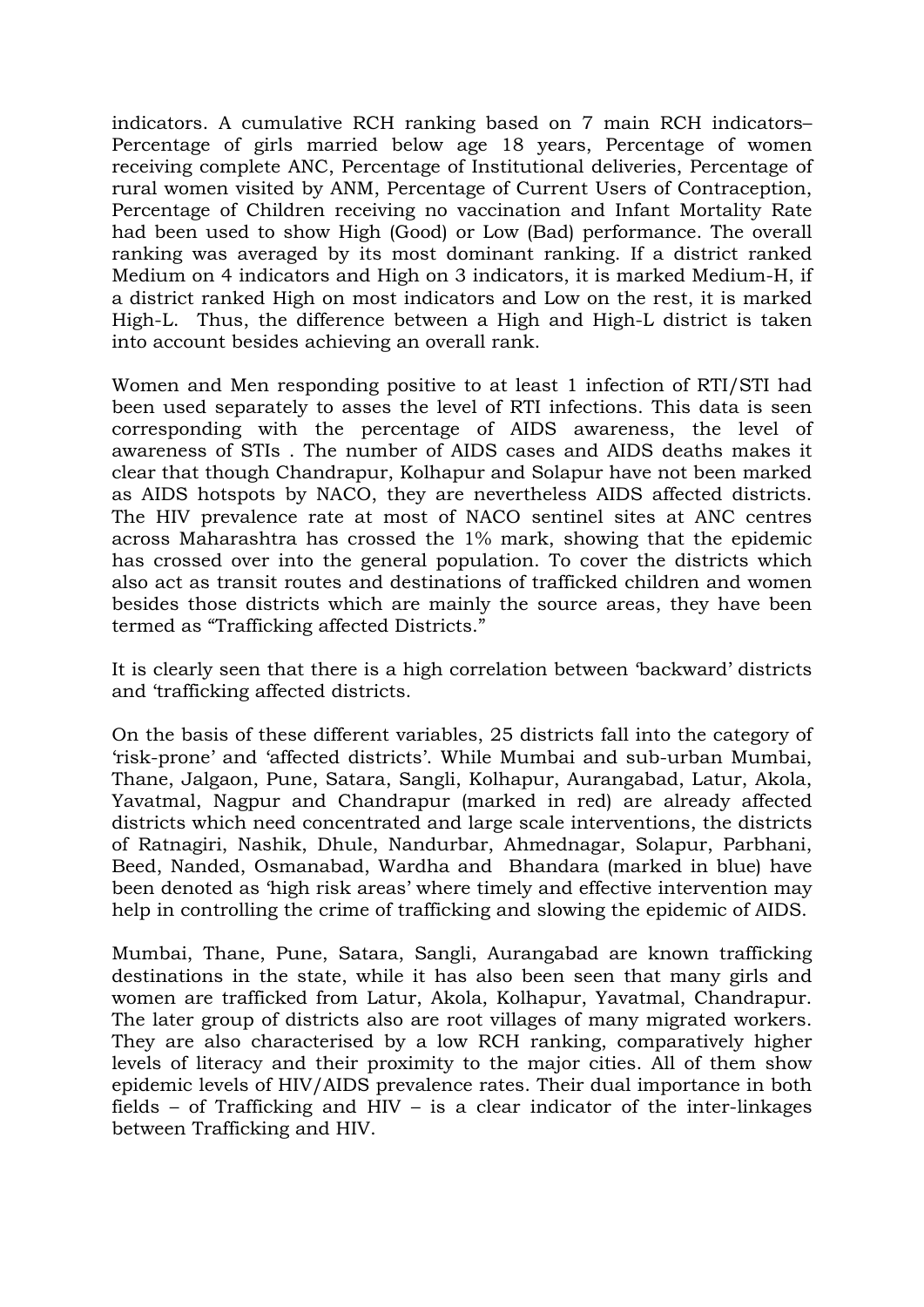Most districts marked in blue for being 'high risk areas' are also noted to have a record of trafficking, and show an increasing percentage of general population being infected with HIV/AIDS. These districts will determine the intensity of the AIDS pandemic in the near future and thus need to be brought into focus of interventions.

The only few districts which have been fortunate to escape this listing are those which have not been found active in the trafficking network, and do not show dangerous levels of HIV prevalence. Of these, Sindhudurg and Gadchiroli have a High RCH ranking, while most data for Washim, Gondia and Hingoli is not available as they are new districts. Notably, Sindhudurg is the only district having a high HDI ranking in all, while most other High HDI ranking districts are seen to be either 'already affected' or 'high risk' areas.

| <b>District</b>        | <b>HIV</b> | <b>HIV</b>    | <b>Trafficking</b> | <b>Trafficking</b> |
|------------------------|------------|---------------|--------------------|--------------------|
|                        | Prevalence | Vulnerability | status             | Vulnerability      |
| <b>Mumbai</b>          |            | High          |                    | High               |
| <i><b>includes</b></i> |            |               |                    |                    |
| Mumbai sub-            |            |               |                    |                    |
| urban                  |            |               |                    |                    |
| district)              | High       |               | Yes                |                    |
| <b>Thane</b>           | High       | High          | yes                | High               |
| Raigad                 | Medium     | High          |                    | Low                |
| Ratnagiri              | High       | High          | Yes                | High               |
| Sindhudurg             | Low        | High          | Yes                | Medium             |
| <b>Nashik</b>          | High       | High          | Yes                | High               |
| <b>Dhule</b>           | High       | High          |                    | High               |
| <b>Nandurbar</b>       | High       |               |                    | High               |
| Jalgaon                | High       | High          |                    | High               |
|                        |            |               | Yes                |                    |
| <b>Ahmednagar</b>      | High       | High          | Yes                | Medium             |
| <b>Pune</b>            | High       | High          | Yes                | High               |
| <b>Satara</b>          | High       | High          | Yes                | Medium             |
| <b>Sangli</b>          | High       | High          | Yes                | High               |
| <b>Solapur</b>         | High       | High          | yes                | Medium             |
| <b>Kolhapur</b>        | High       | High          | yes                | Medium             |
| <b>Aurangabad</b>      | High       | High          | Yes                | Medium             |
| Jalna                  | Medium     | High          |                    | High               |
| <b>Parbhani</b>        | High       | High          | Yes                | High               |
| Hingoli                | Low        |               |                    | Medium             |
| <b>Beed</b>            | High       | High          | Yes                | High               |
| <b>Nanded</b>          | High       | High          | Yes                | High               |
| <b>Osmanabad</b>       | Low        | High          | Yes                | High               |